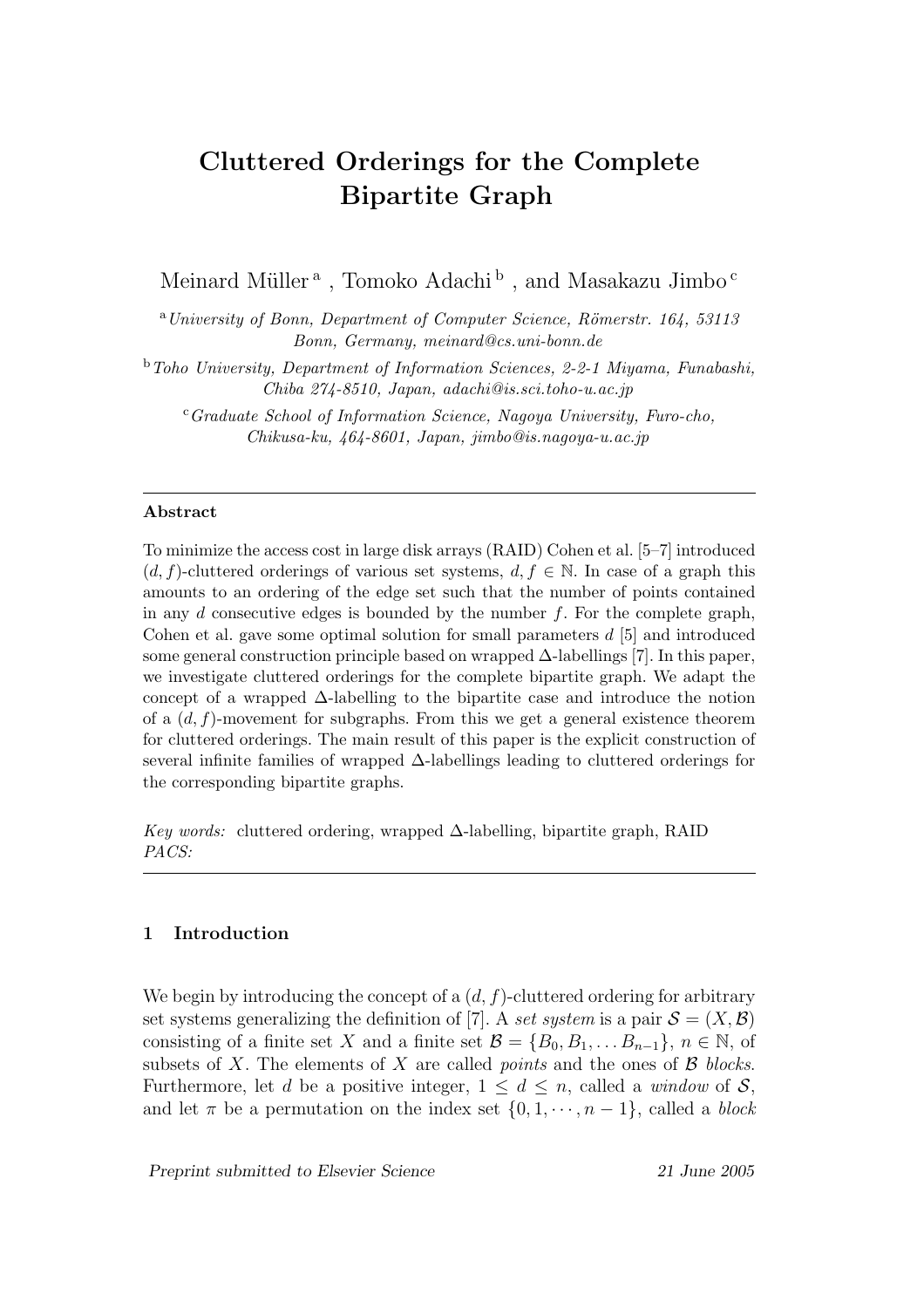ordering of S. Define  $X_i^{\pi,d}$  $\mathcal{I}_i^{\pi,d} := \bigcup_{j=0}^{d-1} B_{\pi(i+j)}$  for  $0 \leq i \leq n-1$ , where indices are considered modulo n. For some given  $f \in \mathbb{N}$ ,  $\pi$  is called a *cyclic*  $(d, f)$ -*cluttered* ordering, or simply  $(d, f)$ -cluttered ordering, if  $\max_i |X_i^{\pi,d}$  $\left| \tilde{a}^{\pi,a} \right| \leq f.$ 

In view of the RAID application described in the next section one is interested in minimizing the parameter f for some given d. Let  $f_{\min}(\mathcal{S}, d)$  denote the minimum value of f over all block orderings  $\pi$  of S for some fixed d and, similarly,  $d_{\text{max}}(\mathcal{S}, f)$  the maximum value of d for some fixed f. Typical questions are, for example, to find lower and upper bound for  $f_{\min}(\mathcal{S}, d)$  and  $d_{\max}(\mathcal{S}, f)$ . Furthermore, one is interested in explicit constructions of such orderings for certain subclasses of set systems.

Cluttered orderings were introduced and studied by Cohen et al. for Steiner triple systems [5] and the complete graph [6,7]. In case of the complete graph, Cohen et al. [6] constructed for the parameters  $d = 3$  and  $d = 4$  optimal cluttered orderings, in this case also denoted as ladder ordering, for all complete graphs  $K_n$ ,  $n \in \mathbb{N}$ , except for the parameters  $n \in \{15, 18, 22\}$ . Furthermore, they also introduced in [7] some general construction principle of cluttered orderings for the complete graph based on wrapped  $\rho$ -labellings. However, in this construction they presuppose the existence of such wrapped  $\rho$ -labellings and give only a finite number of explicit examples computed by some backtracking algorithm. Furthermore, injectivity of the  $\rho$ -labelling is not needed in their construction. Dropping this condition we call the resulting labelling a ∆-labelling as will be defined later.

The rest of this paper is organized as follows. In Section 3, we adapt the notion of a  $\Delta$ -labelling to the bipartite case, introduce the notion of a  $(d, f)$ movement of certain subgraphs, and derive a general existence theorem for cluttered orderings of the complete bipartite graph. The main contribution of this paper can be found in Section 4 where we apply this general existence theorem to obtain several infinite families of cluttered orderings. First, we introduce, similar to [7] in the complete case, a class of bipartite graphs which allow suitable  $(d, f)$ -movements. To achieve the necessary consistency condition of such movements we adapt the concept of wrapped  $\Delta$ -labellings to the bipartite case. Furthermore, we also give three explicit constructions of different infinite families of such wrapped ∆-labellings leading to cluttered orderings for the corresponding complete bipartite graphs. Among others, we get optimal cluttered orderings for  $d = 3$ ,  $d = 4$ ,  $d = 5$ , and  $d = 6$  for all complete bipartite graphs whose number of vertices is divisible by three. In Section 5, we give a short summary of the results and conclude with some final remarks on lower bounds. As motivation for the combinatorial problems discussed in this paper we summarize the main ideas of the underlying RAID application in Section 2, where one also finds further links to the literature. However, this section may be skipped since the result are not needed in the rest of this paper.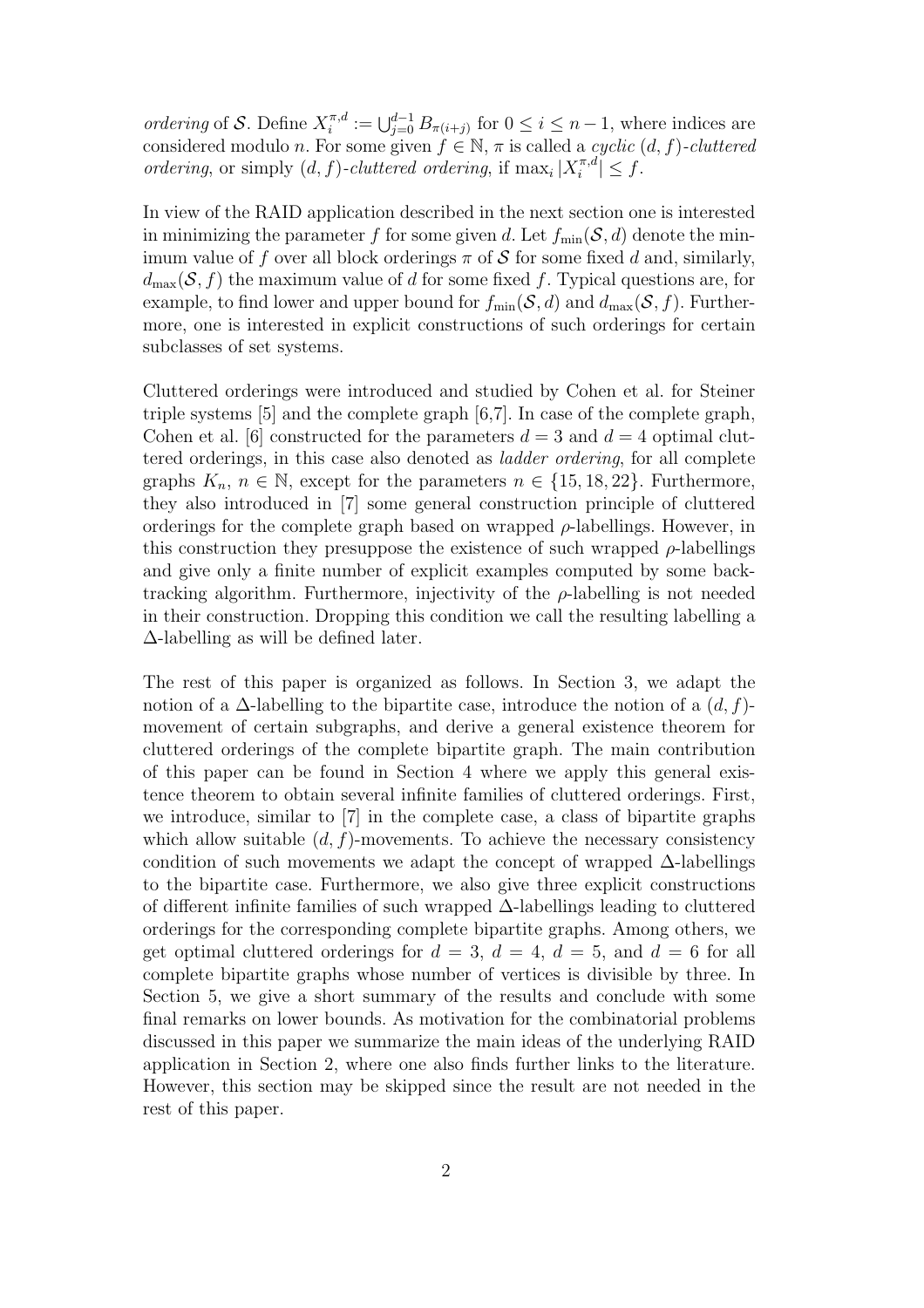## 2 RAID Application

The desire to speed up secondary storage systems has led to the development of disk arrays which achieve performance through disk parallelism. While performance improves with increasing numbers of disks the chance of data loss coming from catastrophic failures, such as head crashes and failures of the disk controller electronics, also increases. To avoid high rates of data loss in large disk arrays one includes redundant information stored on additional disks also called *check disks* — which allows the reconstruction of the original data — stored on the so-called *information disks* — even in the presence of disk failures. These disk array architectures are known as redundant arrays of independent disks (RAID) [4].

Hellerstein et al. [8] introduced data redundancy in form of erasure-resilient codes. Let  $n, c \in \mathbb{N}$  and let GF(2) denote the field with two elements. Then an erasure-resilient code is defined by a linear injection  $\gamma : GF(2)^n \to GF(2)^{n+c}$ such that an information  $u \in GF(2)^n$  appears unchanged in the first n bits – the so-called *information bits* – of the corresponding code vector  $\gamma(u)$ . The remaining c bits are referred to as check bits which can be computed as the parity of subsets of information bits. Each such code can be defined in terms of a  $c \times (n + c)$ -parity check matrix,  $H = [C|I]$ , where I denotes the  $c \times c$ identity matrix and C is a  $c \times n$  matrix. The codewords in the code are the vectors  $v \in \mathrm{GF}(2)^{n+c}$  satisfying the equation  $Hv = 0$ . Note, that the first n columns of  $H$  correspond to the information bits and the last  $c$  columns to the check bits (see also Fig. 1).

An unreadable bit of a code vector is called an erasure. It is a well known fact that a code can correct a set of  $t$  erasures iff the corresponding  $t$  columns of  $H$  are linearly independent considered as vectors over  $GF(2)$ . An erasureresilient code which can correct any t erasures will be abbreviated as t-ERC. In view of the RAID-application there are the following two important metrics in ERCs. One metric is the update penalty, which is the number of check disks whose content must be changed if an information disk is changed. In terms of the matrix  $H$  it can be defined as the maximum over the weights of the columns of  $H$ . It follows easily that the update penalty of a  $t$ -ERC is at least t. Another metric is the *check bit overhead*, which is the ratio  $c/n$  of the number of check bits to information bits. Good erasure codes have high erasure correcting capabilities, whereas the update penalty as well as the check bit overhead is low. (See [8] for further details.)

From a set theoretic point of view, one can model the problem as follows. Let  $\mathcal{S} = (X, \mathcal{B})$  be a set system as in the introduction and set  $c := |X|$ . The elements of X are identified with the check disks and the elements of  $\beta$  with the information disks. The bits of some check disk  $x \in X$  are computed as the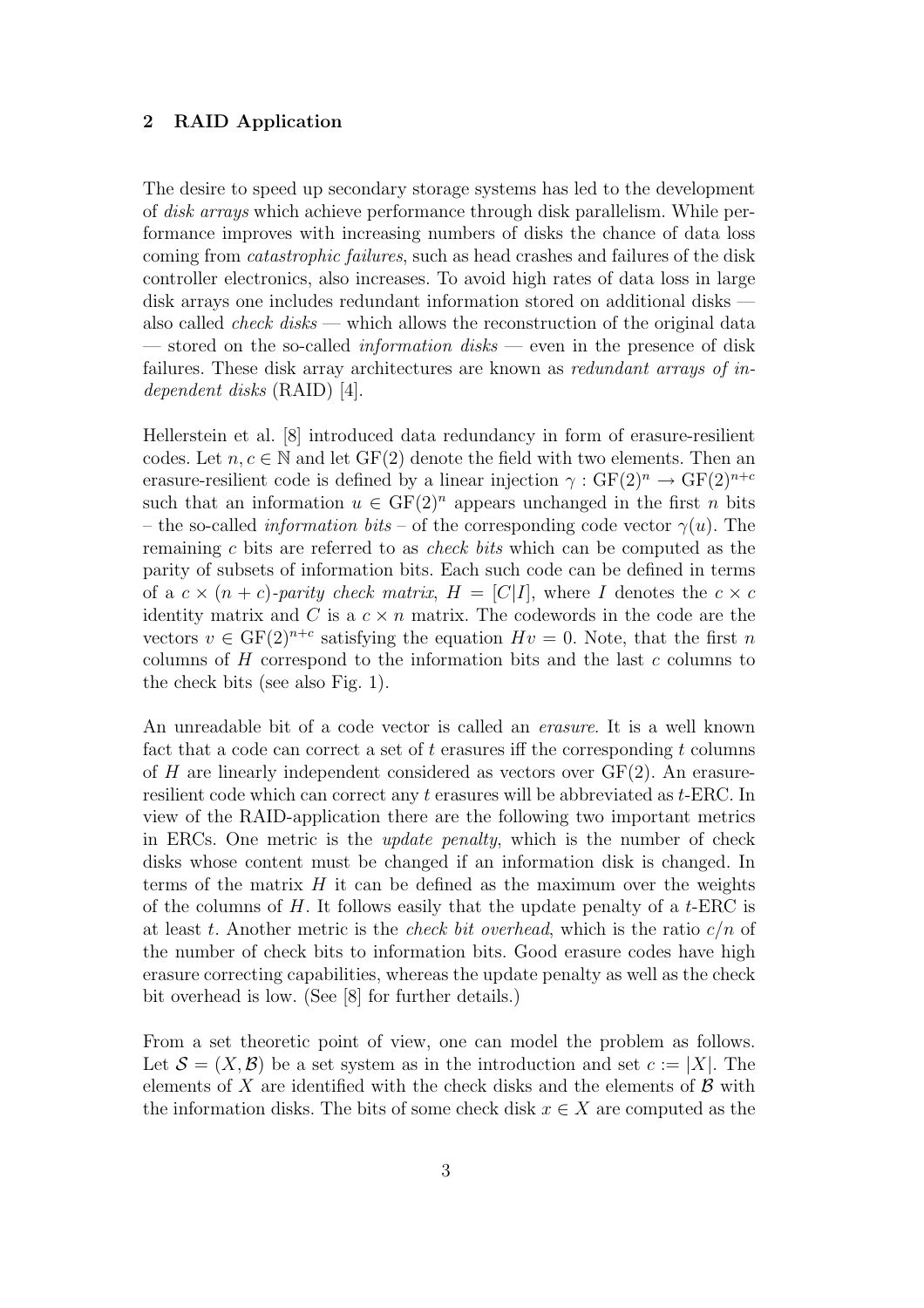parity of the corresponding bits of the check disks  $B \in \mathcal{B}$  with  $x \in B$ . In other words, the incidence matrix of the set system coincides with the matrix  $C$  of the parity check matrix  $H = [C|I]$  of the corresponding code. For a detailed treatment of the connection between ERCs and combinatorial design theory we refer to the nice paper by Chee et al. [3].

In particular, we are interested in the two-dimensional parity code which is defined as follows. Let  $n = \ell^2$  for some  $\ell \in \mathbb{N}$ , so that the *n* information bits can be arranged in a two dimensional array. Associate to each row and each column a check bit containing the parity of that row or column, i.e.,  $c = 2l$ . The so defined code is called 2-dimensional parity code which is a 2-ERC with update penalty 2 and check bit overhead  $\frac{c}{n} = \frac{4}{c}$  $\frac{4}{c}$ . It is obvious that any 2-ERC with update penalty 2 cannot correct any 3-erasure consisting of an information bit and its two associated check bits. Such erasures are also called bad 3-erasure. In [8] it is shown that the 2-dimensional parity code can correct all 3-erasures except for the bad 3-erasures and has – with respect to this even higher erasure-correcting capability – optimal check disk overhead among all such codes. Fig. 1 shows the case  $\ell = 2$ . For example, information disk 1 is associated to the check disks a and c.

1 2 3 4 a b c d •<sup>1</sup> •<sup>2</sup> ◦<sup>a</sup> •<sup>3</sup> •<sup>4</sup> ◦<sup>b</sup> ◦<sup>c</sup> ◦<sup>d</sup> H = 1 1 0 0 1 0 0 0 0 0 1 1 0 1 0 0 1 0 1 0 0 0 1 0 0 1 0 1 0 0 0 1 a b c d ❡ a ❡b ❡ c ❡ d 1 ❅ ❅ ❅ 2 3 4

Fig. 1. 2-dimensional parity code for  $\ell = 2$ , its parity check matrix H, and the corresponding complete bipartite graph  $K_{2,2}$ .

In any erasure-resilient code with update penalty 2, where each information bit is associated with exactly two check bits, the corresponding set system of such a code is a graph: the check bits correspond to the vertices and the information bits to the edges. Now, it is not hard to see that the 2-dimensional parity code with  $n = \ell^2$  information bits corresponds to the complete bipartite graph  $K_{\ell,\ell}$  with 2 $\ell$  vertices and  $\ell^2$  edges (see also Fig. 1). This explains our interest in the complete bipartite graphs in this paper.

In a RAID system disk writes are expensive operations and should therefore be minimized. When writing on a single information disk one also has to recompute the parity information and change the contents of all check disks involved. This overhead is expressed by the update penalty. In many applications there are writes on a small fraction of consecutive disks – say  $d$  disks – where  $d$  is small in comparison to  $n$ , the number of information disks. In this case a write can be implemented as an efficient read-modify-write which is described by Cohen et al. [5] as follows. Firstly, the d information disks are read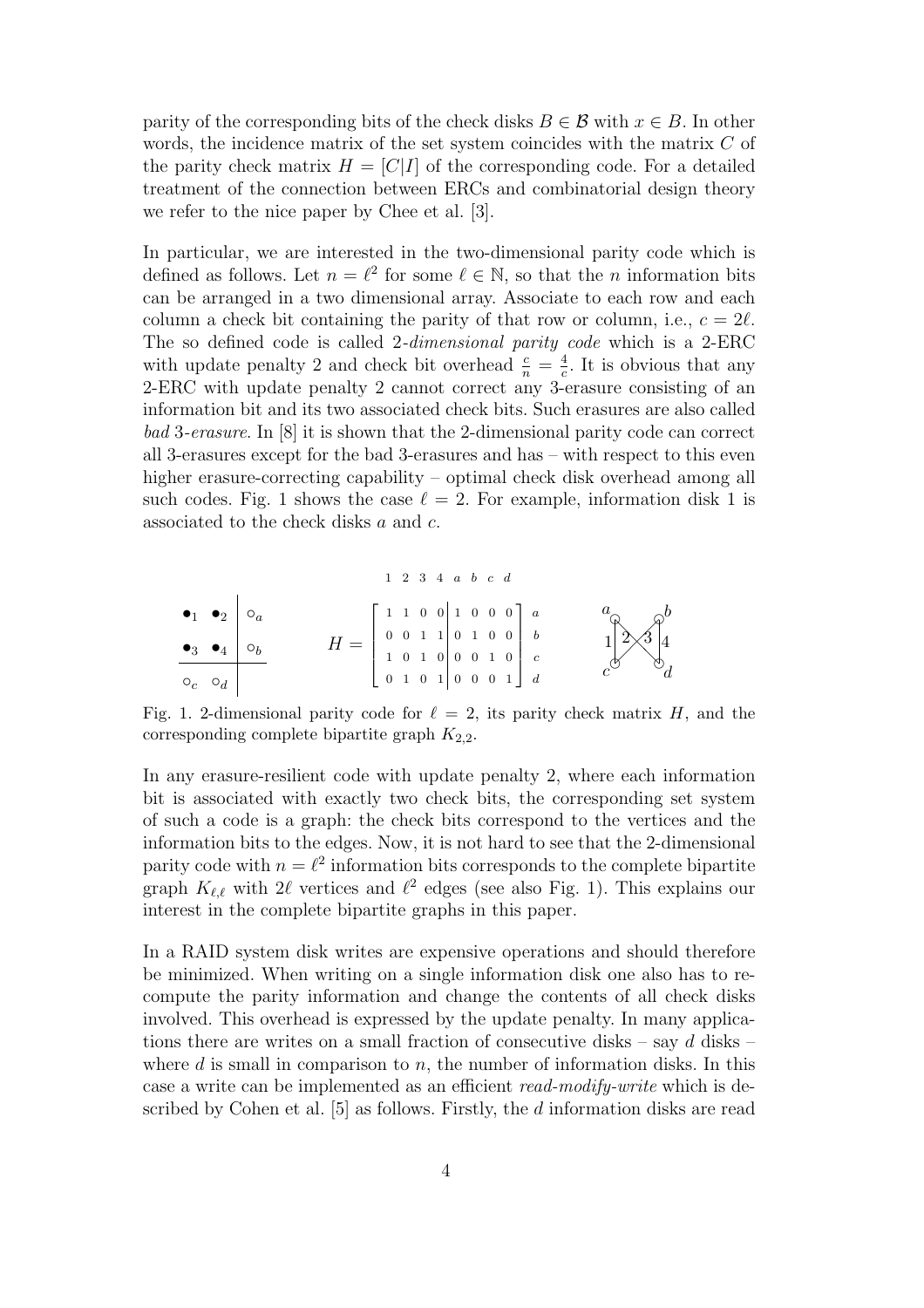followed by all of their associated check disks. In the case when check disks overlap the physical read only takes place once. Secondly, all of the new parity is computed and then this new parity and the new information is written back to the disks. Once again, the shared check disks are only physically written once. Therefore, to minimize the number of operations when writing to d consecutive information disks one has to minimize the number of check disks – say  $f$  – associated to the d information disks. In other words, the order of the information disks – or the order of the corresponding columns of the parity check matrix – plays a crucial role for the efficiency of the RAID system. In terms of set systems this leads exactly to the definition of a  $(d, f)$ -cluttered ordering as given in the introduction.

### 3 A General Existence Theorem for Cluttered Orderings

Let  $\ell \in \mathbb{N}$  be a natural number and let  $K_{\ell,\ell}$  denote the complete bipartite graph with  $2\ell$  vertices and  $\ell^2$  edges. In the following, we identify the vertex set of  $K_{\ell,\ell}$  with  $\mathbb{Z}_{\ell} \times \mathbb{Z}_2$  where two vertices are connected by an edge iff they have different second components in  $\mathbb{Z}_{\ell} \times \mathbb{Z}_2$ . The construction of  $(d, f)$ cluttered orderings for  $K_{\ell,\ell}$  with small  $f \in \mathbb{N}$  is based on two fundamental concepts:  $\Delta$ -labellings and  $(d, f)$ -movements. A suitable  $\Delta$ -labelling is used to decompose  $K_{\ell,\ell}$  into isomorphic copies of some subgraph. Then, based on a suitable  $(d, f)$ -movement, "local" edge orderings can be defined on each of these copies. When the  $(d, f)$ -movement in question is *consistent* with some translation operator the locally defined edge orderings can be composed to form a "globally" defined cluttered  $(d, f)$ -ordering for  $K_{\ell,\ell}$ . This construction principle, which was implicitly used in [7] in case of the complete graph, leads to some general existence theorem (Theorem 3.4).

In the following,  $H = (U, E)$  denotes a bipartite graph with vertex set U partitioned into two subsets denoted by  $V$  and  $W$ . Any edge of the edge set E contains exactly one point of V and W, respectively. Let  $\ell = |E|$ , then a difference labelleling or, for short, a  $\Delta$ -labelling of H with respect to V and W is defined to be a map  $\delta: U \to \mathbb{Z}_{\ell} \times \mathbb{Z}_2$  with  $\delta(V) \subset \mathbb{Z}_{\ell} \times \{0\}$  and  $\delta(W) \subset \mathbb{Z}_{\ell} \times \{1\}$  such that each element of  $\mathbb{Z}_{\ell}$  occurs exactly once in the difference list

$$
\Delta(E) := \left(\pi_1(\delta(v) - \delta(w))\middle| v \in V, w \in W, \{v, w\} \in E\right).
$$
\n(1)

Here,  $\pi_1 : \mathbb{Z}_{\ell} \times \mathbb{Z}_2 \to \mathbb{Z}_{\ell}$  denotes the projection onto the first component. Let  $H<sup>δ</sup>$  denote the graph obtained from H by identifying the vertices which have the same image under  $\delta$ . Of course,  $H = H^{\delta}$  where  $\delta$  is injective. However, we do not presume a ∆-labelling to be an injection. In any case, Condition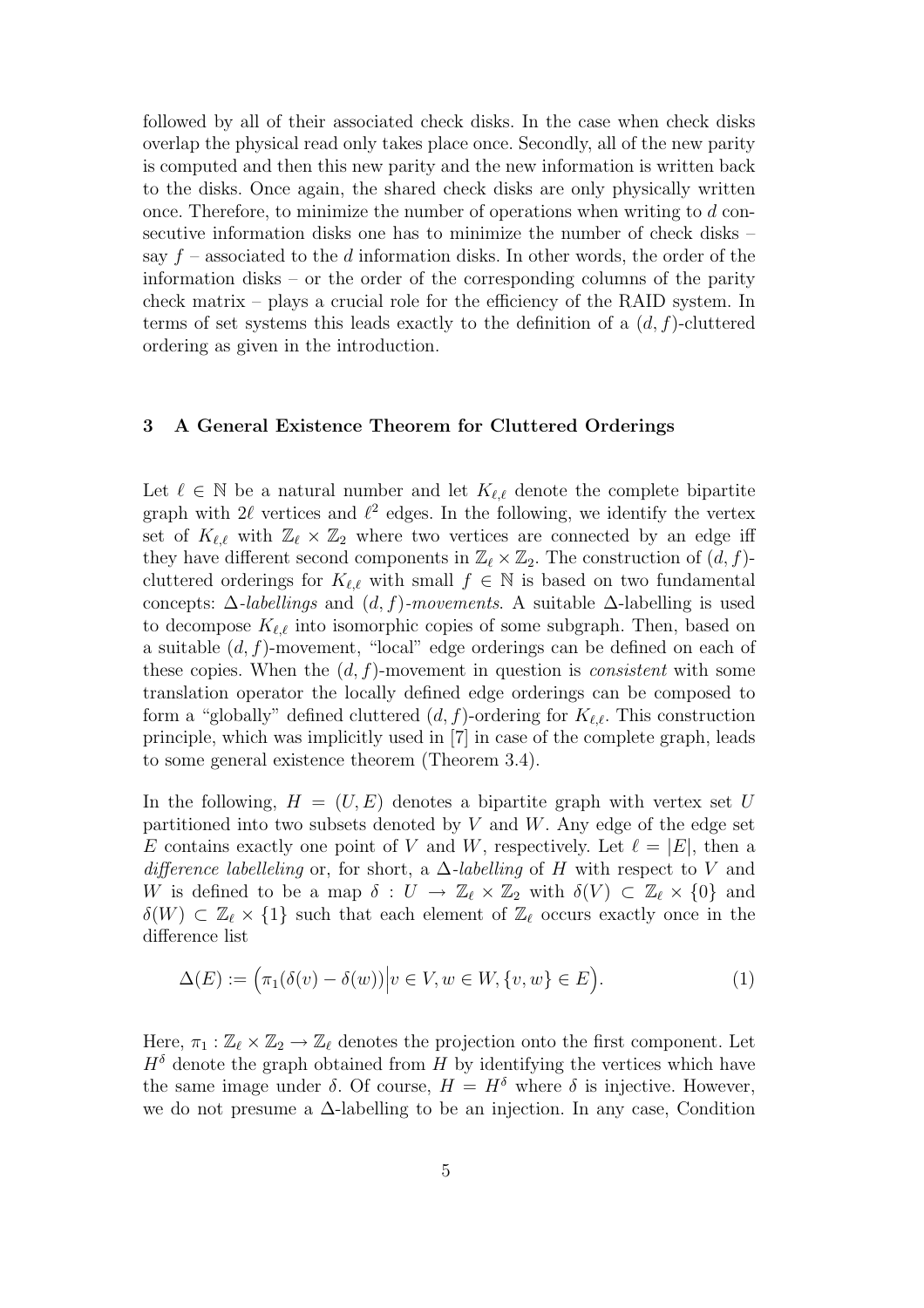(1) implies that  $H^{\delta}$  does not have multiple edges. In general, vertex labellings are well-known tools for the decomposition of graphs into subgraphs (see, e.g., [2]). In this context a decomposition is understood to be a partition of the edge set of the graph. In the case of the complete bipartite graph one has the following proposition.

**Proposition 3.1** Let  $H = (U, E)$  be a bipartite graph,  $\ell = |E|$ , and  $\delta$  a  $\Delta$ labelling of H. Then there is a decomposition of the complete bipartite graph  $K_{\ell,\ell}$  into isomorphic copies of  $H^{\delta}$ .

**Proof:** Take  $\ell$  copies of  $H = (U, E)$ , where each object of the *i*th copy is tagged by the superscript (*i*), e.g.,  $H^{(i)} = (U^{(i)}, E^{(i)})$ ,  $i \in \mathbb{Z}_{\ell}$ . Provide the ith graph  $H^{(i)}$  with the labelling  $\delta^{(i)}$  defined by  $\delta^{(i)}(u^{(i)}) := \delta(u) + (i, 0),$  $u \in U$ . Now, take the disjoint union of the graphs  $H^{(i)}$ ,  $i \in \mathbb{Z}_{\ell}$ , and identify the vertices with the same label. In other words,  $x \in U^{(i)}$  is identified with  $y \in U^{(j)}$  iff  $\delta^{(i)}(x) = \delta^{(j)}(y)$ . It is not difficult to show that the resulting graph is isomorphic to the complete bipartite graph  $K_{\ell,\ell}$  with vertex set  $\mathbb{Z}_{\ell} \times \mathbb{Z}_2$ . Here the vertices of  $K_{\ell,\ell}$  correspond to the labels, i.e., a vertex  $u \in U^{(i)}$  is identified according to its label  $\delta^{(i)}(u)$  with the corresponding vertex in the vertex set  $\mathbb{Z}_{\ell} \times \mathbb{Z}_2$  of  $K_{\ell,\ell}$ . One then just checks that each of the  $\ell^2$  edges of  $K_{\ell,\ell}$  — having one vertex in  $\mathbb{Z}_{\ell} \times \{0\}$  and the other in  $\mathbb{Z}_{\ell} \times \{1\}$  — appears as an edge in some  $H^{(i)}$  with the corresponding labels of the vertices. an edge in some  $H^{(i)}$  with the corresponding labels of the vertices.

For example, Fig. 3 in the next section shows a  $\Delta$ -labelling  $\delta$  of a graph  $H = H(1, 5)$  with 15 edges leading to a decomposition of  $K_{15,15}$  into isomorphic copies of  $H^{\delta}$ . Next, we define the concept of a  $(d, f)$ -movement for arbitrary set systems.

**Definition 3.2** Let  $\mathcal{S} = (X, \mathcal{B})$  be a set system with finite point set X and block set  $\mathcal{B} = \{B_0, B_1, \ldots B_{n-1}\}, n \in \mathbb{N}$ . Furthermore, let  $\Sigma_0, \Sigma_1 \subset \mathcal{B}$  with  $d := |\Sigma_0| = |\Sigma_1| > 0$ . For a permutation  $\sigma$  on  $\{0, 1, \dots, n-1\}$  define  $X_i^{\sigma, d}$  $i^{\sigma,a}:=$  $\bigcup_{j=0}^{d-1} B_{\sigma(i+j)}$  for  $0 \leq i \leq n-d$  where indices are considered modulo n. Then, for some given  $f \in \mathbb{N}$ ,  $\sigma$  is called a  $(d, f)$ -movement from  $\Sigma_0$  to  $\Sigma_1$  if

$$
\Sigma_0 = X_0^{\sigma,d}, \quad \Sigma_1 = X_{n-d}^{\sigma,d}, \quad \text{and} \quad \max_{0 \le i \le n-d} |X_i^{\sigma,d}| \le f. \tag{2}
$$

Furthermore, let  $\varphi : \Sigma_0 \to \Sigma_1$  be any bijection, then a  $(d, f)$ -movement  $\sigma$  from  $\Sigma_0$  to  $\Sigma_1$  is called *consistent* with  $\varphi$  if

$$
\varphi(B_{\sigma(j)}) = B_{\sigma(n-d+j)}, \text{ for } j = 0, 1, ..., d-1.
$$
\n(3)

With these definitions at hand it is not difficult to prove a general existence theorem for  $(d, f)$ -cluttered orderings of the complete bipartite graph. As before, let  $H = (U, E)$  denote a bipartite graph,  $\delta$  a  $\Delta$ -labelling of H,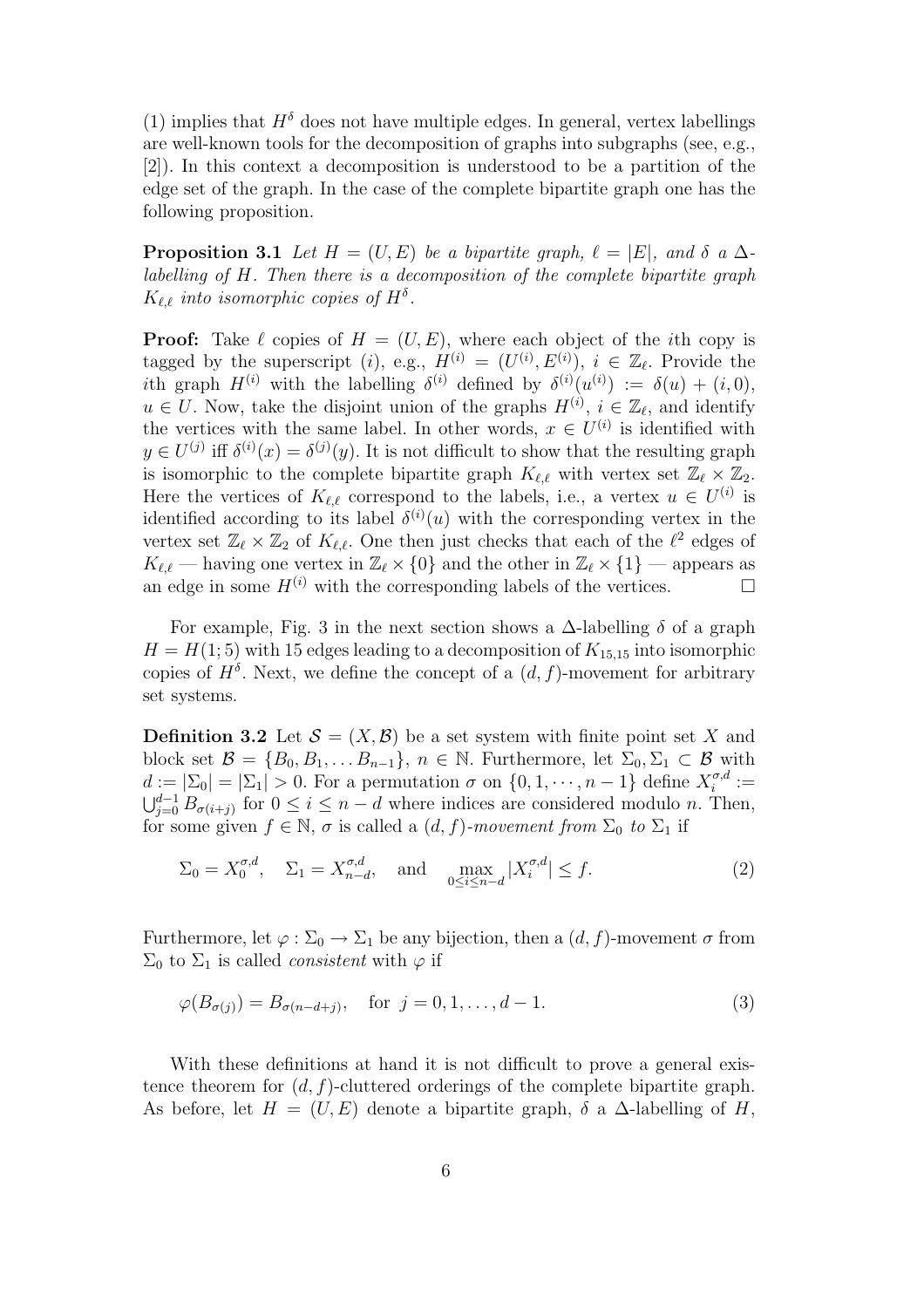$\Sigma_0 \subset E$  a subset of order  $d = |\Sigma_0|$ , and  $\ell = |E|$ . By Proposition 3.1 we get a decomposition of  $K_{\ell,\ell}$  into  $\ell$  isomorphic copies of  $H^{\delta}$ . We denote these copies by  $H^{(i)} = (U^{(i)}, E^{(i)})$  and the corresponding subsets by  $\Sigma_0^{(i)} \subset E^{(i)}, i \in \mathbb{Z}_{\ell}$ . (Note that in the proof of Proposition 3.1 the  $H^{(i)}$  denoted copies of H whereas we now regard these graphs as subgraphs of  $K_{\ell,\ell}$  being isomorphic to  $H^{\delta}$ .) For each  $j \in \mathbb{Z}_{\ell}$  one obtains an automorphism  $\tau_j$  of the bipartite graph  $K_{\ell,\ell}$  via a cyclic translation of the vertex set:

$$
\tau_j : \mathbb{Z}_{\ell} \times \mathbb{Z}_2 \to \mathbb{Z}_{\ell} \times \mathbb{Z}_2, \quad \tau_j((u, b)) := (u + j, b)
$$
\n
$$
\tag{4}
$$

for  $(u, b) \in \mathbb{Z}_{\ell} \times \mathbb{Z}_2$ .  $\tau_j$  induces in a natural way an automorphism of the edge set of  $K_{\ell,\ell}$  also denoted by  $\tau_j$ . Clearly,  $\tau_j(E^{(i)}) = E^{(i+j)}$  and  $\tau_j(\Sigma_0^{(i)}) =$  $\Sigma_0^{(i+j)}$ ,  $i \in \mathbb{Z}_\ell$ . Let  $\kappa$  be an integer coprime to  $\ell$  which will be referred to as translation parameter. We define a subgraph  $G^{(0)} \subset K_{\ell,\ell}$  by specifying its edge set  $E(G^{(0)}) := E^{(0)} \cup \Sigma_0^{(\kappa)}$ . The cyclic translation  $\tau_{\kappa}$  induces in a canonical way a bijection  $\Sigma_0^{(0)} \to \Sigma_0^{(\kappa)}$  which will be denoted by  $\varphi_{\kappa}^{(0)}$ .

**Definition 3.3** With above notation, a  $(d, f)$ -movement of  $G^{(0)}$  from  $\Sigma_0^{(0)}$  to  $\Sigma_0^{(\kappa)}$  consistent with  $\varphi_\kappa^{(0)}$  will be called a  $(d, f)$ -movement from  $\Sigma_0^{(0)}$  consistent w.r.t. the translation parameter  $\kappa$ .

Let  $\sigma$  be such a  $(d, f)$ -movement of  $G^{(0)}$  from  $\Sigma_0^{(0)}$  consistent w.r.t.  $\kappa$ . Then  $\sigma$  defines an edge ordering of  $G^{(0)}$  such that the first d edges are the edges of  $\Sigma_0^{(0)}$ , the last d edges are the edges of  $\Sigma_0^{(\kappa)}$ , and the first  $\ell$  edges are the edges of  $E^{(0)}$ . By means of the translation operator  $\tau_{\kappa}$  the edge ordering of  $G^{(0)}$  can be transferred to an edge ordering of  $G^{(\kappa)} := \tau_{\kappa}(G^{(0)})$ . Obviously,  $E(G^{(0)}) \cap E(G^{(\kappa)}) = \sum_0^{(\kappa)}$  which are just the last d edges of  $G^{(0)}$  and the first d edges of  $G^{(\kappa)}$ . Since  $\sigma$  is consistent w.r.t.  $\kappa$ , the last d edges of  $G^{(0)}$  are ordered in the same way as the first d edges of  $G^{(\kappa)}$ . In the same way, one can now order the edges of  $G^{(2\kappa)}$ ,  $G^{(3\kappa)}$ , and so on. These orderings will be referred to as local orderings. Altogether, we define a global cyclic ordering on the edge set of  $K_{\ell,\ell}$  by first cyclically arranging the edge sets  $E^{(i)}$ ,  $i \in \mathbb{Z}_{\ell}$ , of the decomposition along

$$
E^{(0)}, E^{(\kappa)}, E^{(2\kappa)}, \ldots, E^{((\ell-1)\kappa)}
$$

and then ordering the edges within each subgraph according to  $\sigma$ . Note that in this list all edge sets  $E^{(i)}$ ,  $i \in \mathbb{Z}_{\ell}$ , appear exactly once since  $\ell$  and  $\kappa$  are coprime. Furthermore, any d consecutive edges w.r.t. this global cyclic ordering lie in some  $G^{(i)}$  and are also consecutive w.r.t. to the corresponding local ordering. Since the global ordering restricted to  $G^{(i)}$  coincides with the local ordering defined by  $\sigma$ , the global cyclic ordering defines indeed a  $(d, f)$ -cluttered ordering of  $K_{\ell,\ell}$ . We summarize the result in the following theorem.

**Theorem 3.4** Let  $H = (U, E)$  be a bipartite graph with  $\Delta$ -labelling  $\delta$  and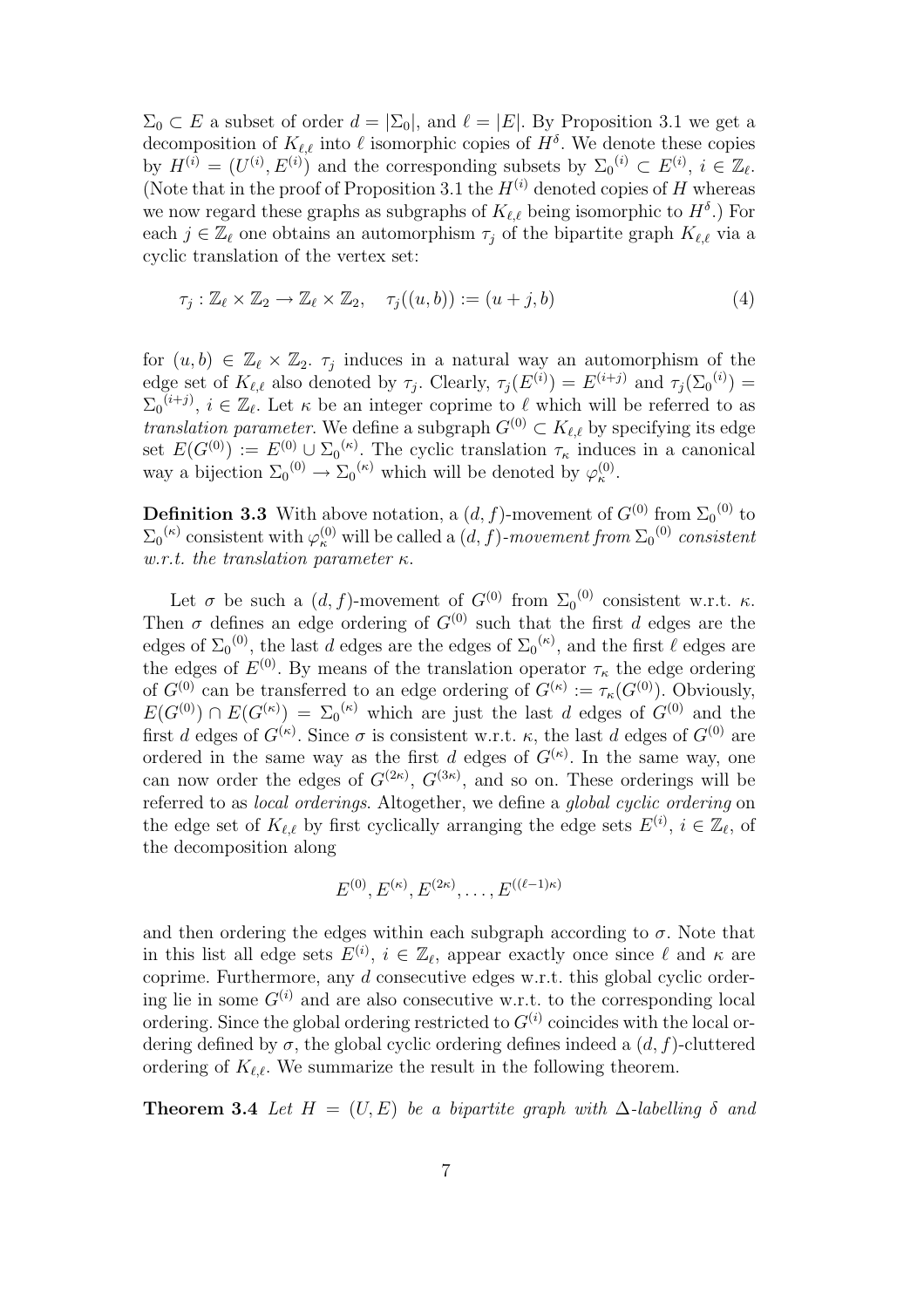$\kappa \in \mathbb{N}$  a translation parameter coprime to  $\ell := |E|$ . Let  $\Sigma_0 \subset E$  with  $d := |\Sigma_0|$ and  $f \in \mathbb{N}$ . If there is a  $(d, f)$ -movement from  $\Sigma_0$  consistent w.r.t.  $\kappa$ , then there also is a  $(d, f)$ -cluttered ordering for the complete bipartite graph  $K_{\ell,\ell}$ .

As shown in Proposition 3.1 a  $\Delta$ -labelling  $\delta$  of some bipartite graph H with  $\ell$  edges leads to a decomposition of  $K_{\ell,\ell}$  into isomorphic copies of  $H^{\delta}$ . However, in general one has no control of how these copies are embedded in  $K_{\ell,\ell}$ . Therefore, it is difficult to find good  $(d, f)$ -movements which are consistent with some translation operator  $\kappa$ . In the next section, we will deal with this problem.

## 4 Explicit Constructions

In this section we define an infinite family of bipartite graphs which allow  $(d, f)$ -movements with small f. In order to ensure that these  $(d, f)$ -movements are consistent with some translation parameter  $\kappa$ , we impose an additional condition on the  $\Delta$ -labellings also referred to as *wrapped-condition*. Then, we construct three infinite families of such wrapped  $\Delta$ -labellings. By applying Theorem 3.4 we get explicit  $(d, f)$ -cluttered orderings of the corresponding bipartite graphs.

## 4.1 Construction of Consistent  $(d, f)$ -Movements of  $H(h; t)$

For each parameter  $h \in \mathbb{N}$  and  $t \in \mathbb{N}$  we define a bipartite graph denoted by  $H(h;t) = (U, E)$ . Its vertex set U is partitioned into  $U = V \cup W$  and consists of the following  $2h(t+1)$  vertices:

$$
V := \{v_i \mid 0 \le i < h(t+1)\},
$$
\n
$$
W := \{w_i \mid 0 \le i < h(t+1)\}.
$$
\n
$$
(5)
$$

The edge set E is partitioned into subsets  $E_s$ ,  $0 \leq s \leq t$ , defined by

$$
E'_{s} := \{ \{v_{i}, w_{j}\} \mid s \cdot h \leq i, j < s \cdot h + h \},
$$
  
\n
$$
E''_{s} := \{ \{v_{i}, w_{h+j}\} \mid s \cdot h \leq j \leq i < s \cdot h + h \},
$$
  
\n
$$
E'''_{s} := \{ \{v_{h+i}, w_{j}\} \mid s \cdot h \leq i \leq j < s \cdot h + h \},
$$
  
\n
$$
E_{s} := E'_{s} \cup E''_{s} \cup E'''_{s}, \quad \text{for } 0 \leq s < t,
$$
  
\n
$$
E := \bigcup_{s=0}^{t-1} E_{s}.
$$
  
\n(6)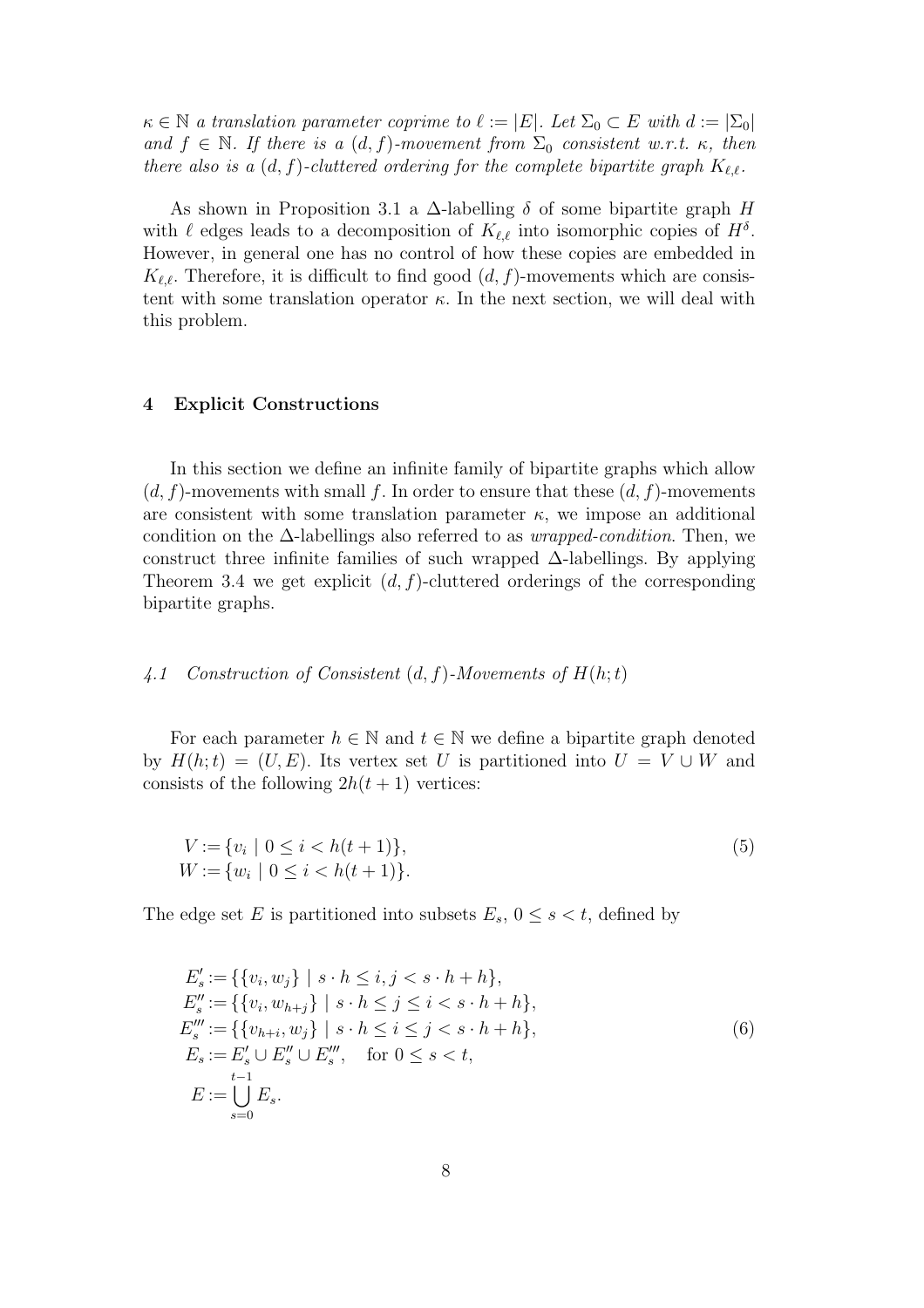Fig. 2 shows the edge partition of  $H(2, 1)$ . Further examples can be found in Fig. 3, Fig. 4, and Fig. 5.



Fig. 2. Partition of the edge set of  $H(2,1)$ .

For the number |E| of edges one obtains the equation  $|E| = t \cdot (h^2 +$  $\frac{h(h+1)}{2} + \frac{h(h+1)}{2}$  $\binom{n+1}{2}$  = th(2h + 1). The t subgraphs defined by the edge sets  $E_s$ ,  $0 \leq s < t$ , and its respective underlying vertex sets are isomorphic to  $H(h, 1)$ . Intuitively speaking, the bipartite graph  $H(h;t)$  consists of t "consecutive" copies of  $H(h; 1)$  where the last h vertices of V and W, respectively, of one copy are identified with the first  $h$  vertices of  $V$  and  $W$ , respectively, of the next copy. Traversing these copies with increasing s will define a  $(d, f)$ -movement of  $H(h; t)$  with small parameter f as is shown in the next proposition.

**Proposition 4.1** There is a  $(d, f)$ -movement of  $H(h; t)$  from  $E_0$  to  $E_{t-1}$  with  $d = h(2h + 1)$  and  $f = 4h$  for  $h, t \in \mathbb{N}, t \geq 2$ .

**Proof:** From the definition, it follows that  $d = h(2h + 1) = |E_0| = |E_{t-1}|$ and that  $f = 4h$  is the number of vertices contained in the edges of  $E_0$ . We define the edge ordering of  $E$  in such a way that all edges of  $E_r$  precede the ones of  $E_s$  whenever  $0 \leq r < s < h$ . For any  $0 \leq s < h$ , the edges within each  $E_s$  are ordered in the same way so that it suffices to specify the edge ordering on  $E_0 = E'_0 \cup E''_0 \cup E'''_0$ . First, arrange the edges of  $E_0$  such that the edges of  $E'_{0}$  precede the ones of  $E''_{0}$  which in turn precede the ones of  $E'''_{0}$ . Then, order the edges of  $E'_{0}$  arbitrarily. Order the edges of  $E''_{0}$  "from left to right" meaning that the edge  $\{v_i, w_{h+j}\}$  precedes  $\{v_k, w_{h+\ell}\}\$  whenever  $i < k$ or  $(i = k \text{ and } j < \ell)$ . Similarly, order the edges of  $E_0'''$  such that  $\{v_{h+i}, w_j\}$ precedes  $\{v_{h+k}, w_\ell\}$  whenever  $i < k$  or  $(i = k \text{ and } j < \ell)$ . Altogether this defines an edge ordering in the sense of Definition 3.2 which clearly satisfies that the first  $d$  edges with respect to this ordering constitute  $E_0$  and the last d edges constitute  $E_{t-1}$ .

It is left to show that any  $d$  consecutive edges contain at most  $f$  vertices. We start with the d edges of  $E_0$ , which clearly satisfy this condition, and "move" the edges successively along the specified edge ordering. The first  $h^2$ moves amount to moving an edge from  $E'_0$  to the corresponding edge of  $E'_1$ . Since the vertex set of  $E'_1$  is contained in the one of  $E_0$ , any d consecutive edges along these moves contain at most f vertices. The next  $\frac{h(h+1)}{2}$  moves amount to moving an edge from  $E_0''$  to the corresponding edge of  $E_1''$ . Suppose that in this process some edge  $e_0$  of  $E_0''$  is replaced by the corresponding edge  $e_1$  of  $E_1''$ , i.e., there are exactly  $d-1$  edges between  $e_0$  and  $e_1$  with respect to the edge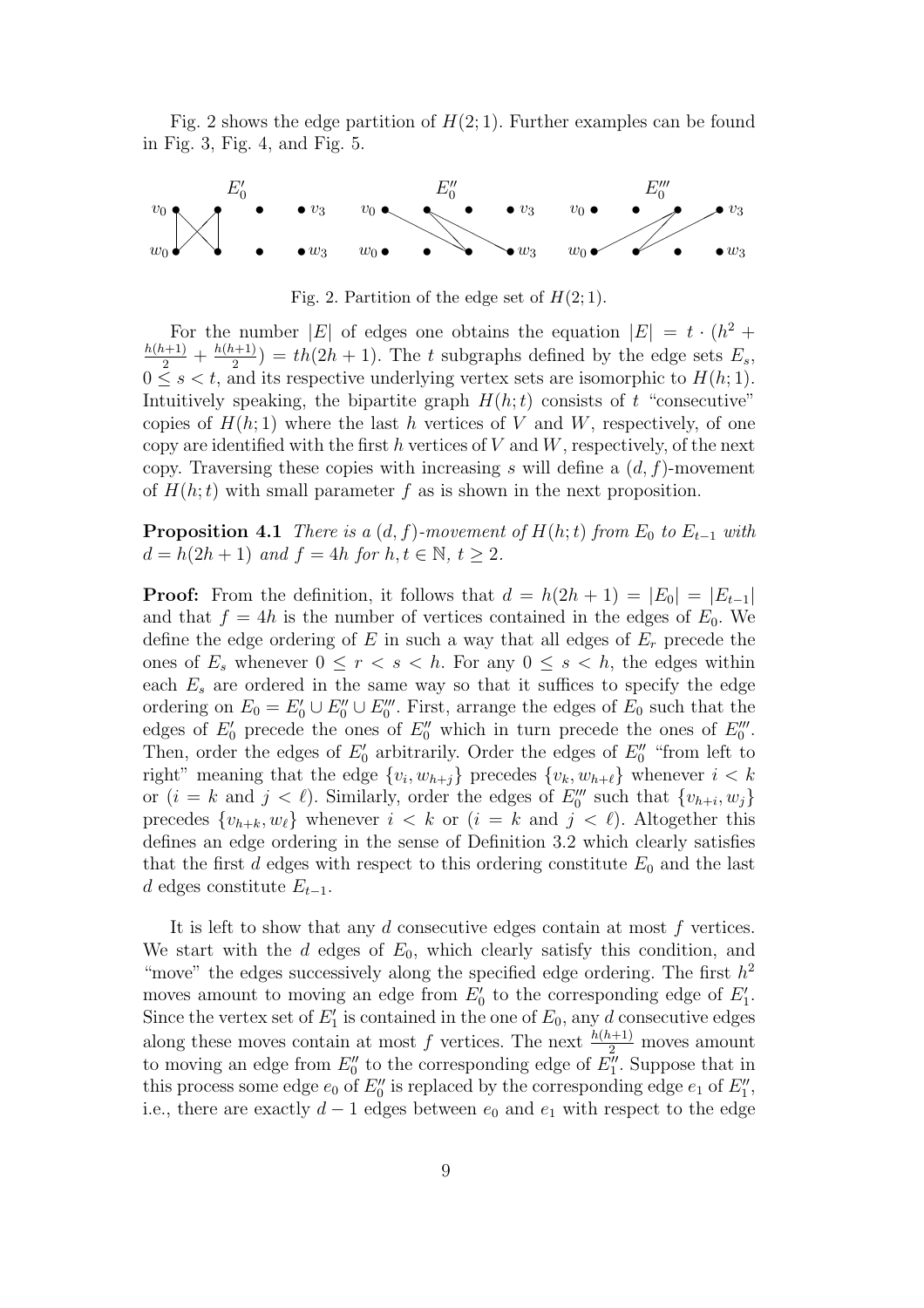ordering. Here, note that whenever one gets a "new" vertex  $w_{2h+j}$  for some  $1 \leq j \leq h$  which is contained in the edge  $e_1 \in E''_1$  but not contained in the  $d-1$  edges lying between  $e_0$  and  $e_1$ , the vertex  $v_j$  contained in  $e_0$  is no longer contained in any of the edges following  $e_0$ . So again, any d consecutive edges along these moves contain at most  $f$  vertices. Similarly, the same holds for the next  $\frac{h(h+1)}{2}$  moves from  $E_0'''$  to the corresponding edge of  $E_1'''$ . Altogether we have shown that along the first d moves any d consecutive edges contain at most f vertices. Note that the edge set after d moves is  $E_1$ . Therefore, one can proceed exactly the same way to move from  $E_1$  to  $E_2$  and so on until getting to  $E_{t-1}$ .

By Proposition 3.1 a  $\Delta$ -labelling  $\delta$  of the graph  $H(h;t)$  will lead to a decomposition of the complete bipartite graph  $K_{\ell,\ell}$  into  $\ell$  isomorphic copies of  $H(h;t)^{\delta}$ , where  $\ell = th(2h + 1)$ . However, in general there is no  $(d, f)$ movement consistent with some translation parameter  $\kappa$  as needed in Theorem 3.4. To this means, we impose an additional condition on the ∆-labelling. The following definition generalizes and adapts the notion of a *wrapped*  $\Delta$ -labelling to the bipartite case, which was introduced in [7] for certain subgraphs of the complete graph.

**Definition 4.2** Let  $H = (U, E)$ ,  $\ell = |E|$ , denote a bipartite graph and let  $X, Y \subset U$  with  $|X| = |Y|$ . A ∆-labelling δ is called a *wrapped*  $\Delta$ -*labelling* of H relative to X and Y if there exists a  $\kappa \in \mathbb{Z}$  coprime to  $\ell$  such that

$$
\delta(Y) = \delta(X) + (\kappa, 0) \tag{7}
$$

as multisets in  $\mathbb{Z}_\ell \times \mathbb{Z}_2$ . The parameter  $\kappa$  is also referred to as translation *parameter* of the wrapped  $\Delta$ -labelling.

For the graphs  $H = H(h; t)$ , we define  $X := \{v_i, w_i \mid 0 \leq i \leq h\}$  and  $Y :=$  $\{v_i, w_i \mid ht \leq i < h(t+1)\}.$  Furthermore, in the following we consider only wrapped  $\Delta$ -labellings relative to X and Y for which the stronger condition

$$
\delta(v_{i+ht}) = \delta(v_i) + (\kappa, 0) \quad \text{and} \quad \delta(w_{i+ht}) = \delta(w_i) + (\kappa, 0), \tag{8}
$$

hold for  $0 \leq i < h$ . Suppose we have such a labelling  $\delta$  satisfying Condition (8). Using the notation of Section 3, we denote  $\ell$  the isomorphic copies of  $H(h; t)$ <sup>8</sup> by  $H^{(i)}$  and its edge sets by  $E^{(i)}$ ,  $i \in \mathbb{Z}_{\ell}$ . Obviously, the  $(d, f)$ -movements as described in Proposition 4.1 also define  $(d, f)$ -movements for  $H(h; t)$ <sup> $\delta$ </sup> and hence for  $H^{(i)}$ ,  $i \in \mathbb{Z}_{\ell}$ . Let  $\Sigma_0^{(i)} \subset E^{(i)}$  consist of the first  $d = h(2h+1)$  edges. Then from condition (8), it follows that the edge set  $E(G^{(0)}) := E^{(0)} \cup \sum_{0}^{k} (f(x))$ the graph  $G^{(0)} \subset K_{\ell,\ell}$  can be identified with the edge set of  $H(h; t+1)$  (even though the graphs  $G^{(0)}$  and  $H(h; t+1)$  are not isomorphic if the vertex labelling  $\delta$  is not injective). Anyway, it is easy to check that the  $(d, f)$ -movement of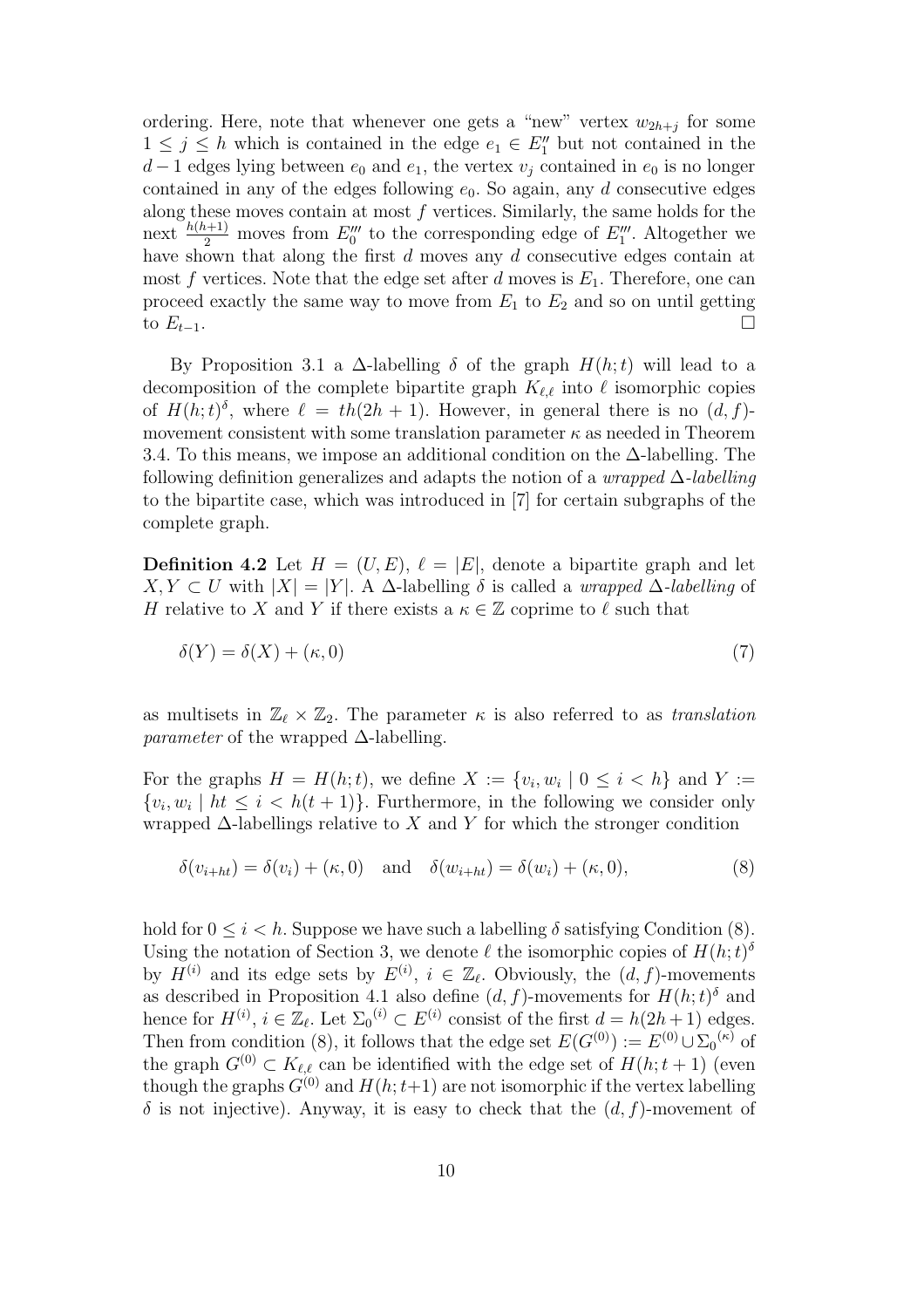$H(h; t+1)$  from Proposition 4.1 induces a  $(d, f)$ -movement of  $G^{(0)}$  from  $\Sigma_0^{(0)}$ consistent w.r.t.  $\kappa$ . By applying Theorem 3.4 we get the following result.

**Theorem 4.3** From any wrapped  $\Delta$ -labelling of  $H(h;t)$ ,  $t, h \in \mathbb{N}$ , satisfying condition  $(8)$ , one obtains a  $(d, f)$ -cluttered ordering of the complete bipartite graph  $K_{\ell,\ell}$  with  $\ell = th(2h + 1)$ ,  $d = h(2h + 1)$ , and  $f = 4h$ .

Actually, one can show that Theorem 4.3 even holds for any wrapped  $\Delta$ labelling of  $H(h; t)$ . One just has to modify the  $(d, f)$ -movement described in Proposition 4.1 in some suitable manner, where one still has a lot of freedom concerning the edge ordering within each  $E_s$ . However, in the next three subsection we construct wrapped ∆-labellings which all clearly satisfy Condition (8).

## 4.2 Construction of Wrapped  $\Delta$ -Labellings for  $H(1;t)$

In this subsection, we define a wrapped  $\Delta$ -labelling of  $H(1;t)$  for any  $t \in \mathbb{N}$ .  $H(1, t) = (U, E)$  has  $2(t+1)$  vertices and 3t edges. For a fixed  $t \in \mathbb{N}$ , we define  $\delta: U \to \mathbb{Z}_{3t} \times \mathbb{Z}_2$  on the vertex set  $U = V \cup W$  as follows:

$$
\delta(v_j) = \begin{cases}\n(jt, 0), & \text{for } 0 \le j \le t - 1, \\
(t^2 + 1, 0), & \text{for } j = t,\n\end{cases}
$$
\n
$$
\delta(w_j) = \begin{cases}\n(j(t - 1), 1), & \text{for } 0 \le j \le t - 1, \\
(t^2 + 1, 1), & \text{for } j = t,\n\end{cases}
$$

where the integers in the first components are considered modulo 3t. Fig. 3 shows  $\delta$  for the case  $t = 5$  indicating only the first components of  $\mathbb{Z}_{\ell} \times \mathbb{Z}_2$ . Note that in this example  $\delta$  is not injective.



Fig. 3. Some wrapped  $\Delta$ -labelling of  $H(1; 5)$ ,  $|E| = 15$ ,  $|V| = 12$ ,  $\kappa = 11$ .

We now compute the difference list  $\Delta(E)$  of  $\delta$  defined as in Equation (1):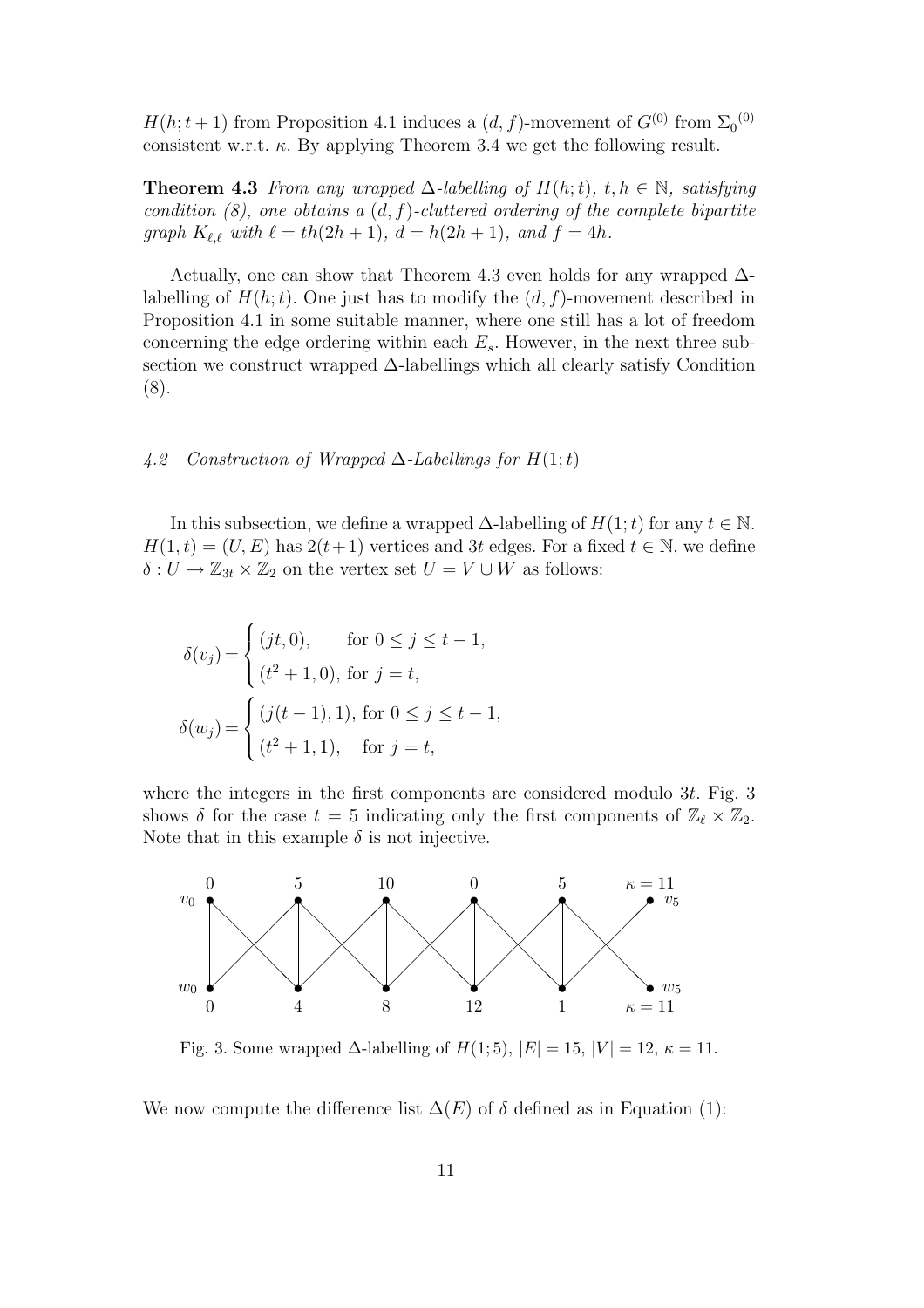$$
\Delta(\bigcup_{j=0}^{t-1} E'_j) = (jt - j(t-1) \mid 0 \le j \le t-1) = (0, \dots, t-1),
$$
  
\n
$$
\Delta(\bigcup_{j=0}^{t-2} E''_j) = (jt - (j+1)(t-1) \mid 0 \le j \le t-2) = (2t+1, \dots, 3t-1),
$$
  
\n
$$
\Delta(\bigcup_{j=0}^{t-2} E'''_j) = ((j+1)t - j(t-1) \mid 0 \le j \le t-2) = (t, \dots, 2t-2),
$$
  
\n
$$
\Delta(E''_{t-1} \cup E'''_{t-1}) = ((t-1)t - (t^2+1), t^2+1 - (t-1)^2) = (2t-1, 2t).
$$

Hence each element of  $\mathbb{Z}_{3t}$  appears exactly once in  $\Delta(E)$  and the difference condition holds. Obviously, the wrapped-condition (8) relative to  $X = \{v_0, w_0\}$ and  $Y = \{v_t, w_t\}$  holds as well and the translation parameter  $\kappa = t^2 + 1$  is coprime to 3t for any  $t \in \mathbb{N}$ . Therefore,  $\delta$  defines the desired wrapped  $\Delta$ labelling of  $H(1,t)$  and, by applying Theorem 4.3, we get the following result.

**Theorem 4.4** For all  $t \in \mathbb{N}$  there is a  $(d, f)$ -cluttered ordering of the complete bipartite graph  $K_{3t,3t}$  with  $d=3$  and  $f=4$ .

Enlarging the window d provides a further useful result. Using the same edge ordering of the edge set of  $K_{3t,3t}$  as before one easily checks the following theorem.

**Theorem 4.5** For all  $t \in \mathbb{N}$  there is a  $(d, f)$ -cluttered ordering of the complete bipartite graph  $K_{3t,3t}$  with  $d = 3s + r$  and  $f = 2(s + 1) + r$ ,  $s > 0$ ,  $r = 0, 1, 2$ .

Note that from Theorem 4.5 only for small d one obtains "good" cluttered orderings in the sense that f is not much bigger than  $f_{\min}(K_{3t,3t}, d)$ . For example, one obtains a  $(3, 4)$ -,  $(4, 5)$ -, or  $(6, 6)$ -cluttered ordering of  $K_{3t,3t}, t \in \mathbb{N}$ . Theorem 4.5 also gives a (30, 22)-cluttered ordering or a (36, 26)-cluttered ordering of  $K_{3t,3t}$ . For some of these graphs, these results can be improved considerably by using the constructions of the next sections.

### 4.3 Construction of Wrapped  $\Delta$ -Labellings for  $H(2;t)$

In this section, we define a wrapped  $\Delta$ -labelling of  $H(2;t)$  for any  $t \in \mathbb{N}$ .  $H(2;t) = (U, E)$  has  $4(t + 1)$  vertices and 10t edges. For a fixed  $t \in \mathbb{N}$ , a labelling  $\delta$  is a map  $\delta: U \to \mathbb{Z}_{10t} \times \mathbb{Z}_2$  on the vertex set  $U = V \cup W$ . We specify the second component of  $\delta$  on the vertices  $V = (v_0, v_1, \ldots, v_{2t+1})$ sequentially by the following list of  $2t + 2$  numbers:

$$
c_0, c_0 + a, c_1, c_1 + a, \ldots, c_j, c_j + a, \ldots, c_{t-1}, c_{t-1} + a, c_0 + \kappa, c_0 + a + \kappa,
$$

and similarly on the vertices  $W = (w_0, w_1, \ldots, w_{2t+1})$  by

$$
d_0, d_0 + b, d_1, d_1 + b, \ldots, d_j, d_j + b, \ldots, d_{t-1}, d_{t-1} + b, d_0 + \kappa, d_0 + b + \kappa,
$$

where we set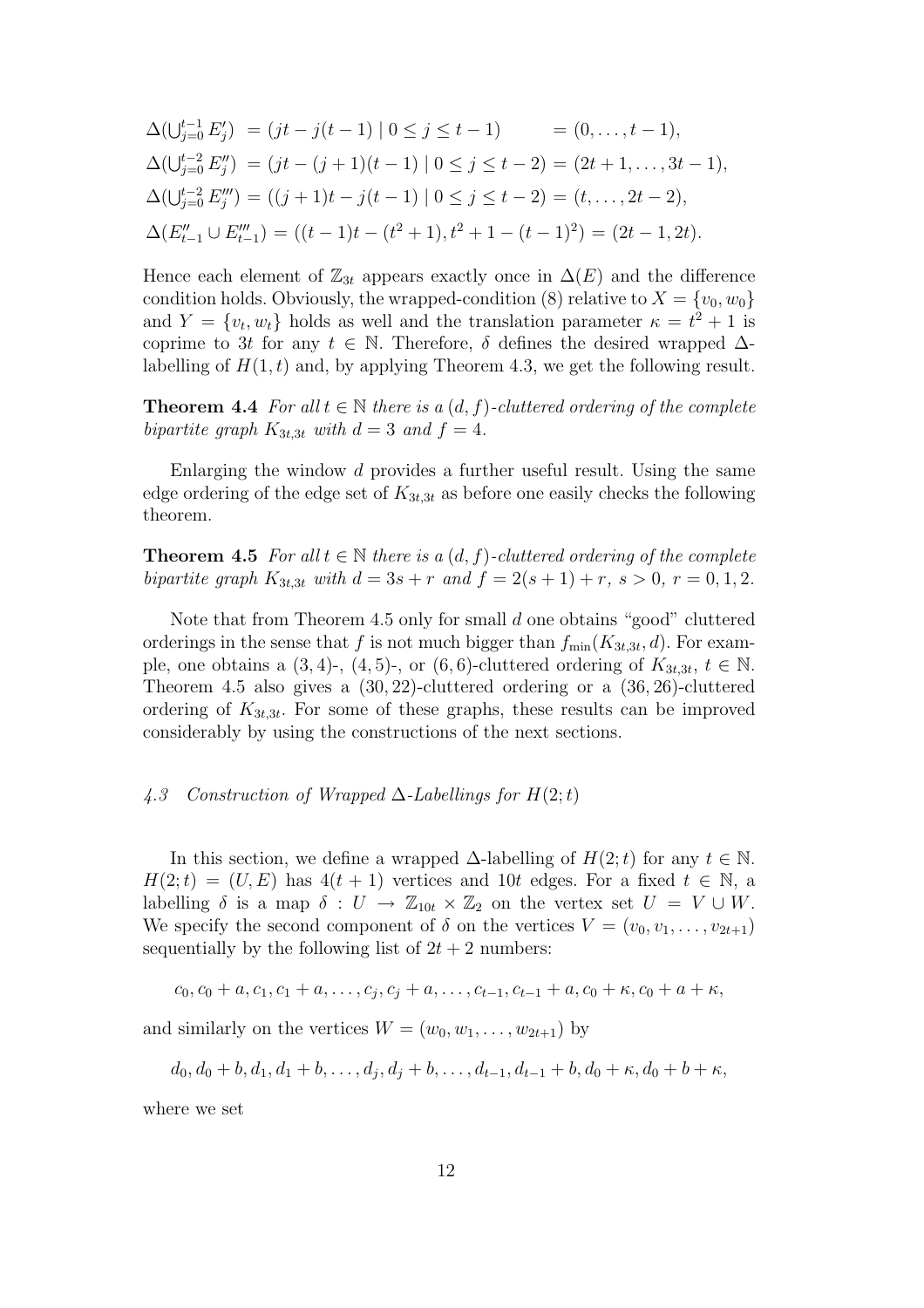$$
a := 6t - 1, \quad c_j := 2jt, \quad j = 0, 1, \dots, t - 1, \nb := 6t - 2, \quad d_j := 2j(t - 1), \quad j = 0, 1, \dots, t - 1, \n\kappa := 2t^2 + 1.
$$

All integers are considered modulo 10t. Note that  $|E| = 10t$  and  $\kappa = 2t^2 + 1$ are coprime for all  $t \in \mathbb{N}$  and that the wrapped-condition (8) is obviously fulfilled. Fig. 4 illustrates the definition for the case  $t = 2$ .



Fig. 4. Some wrapped  $\Delta$ -labelling of  $H(2; 2)$ ,  $|E| = 20$ ,  $|V| = 12$ ,  $\kappa = 9$ .

We now compute the differences of  $\delta$  using the notation in (1):

$$
\Delta(E'_j) = (c_j - d_j, c_j - d_j + (a - b), c_j - d_j + a, c_j - d_j - b)
$$
  
\n
$$
= (2j, 2j + 1, 2j + 6t - 1, 2j + 4t + 2) \text{ for } j = 0, 1, ..., t - 1,
$$
  
\n
$$
\Delta(E''_{j-1}) = (c_{j-1} - d_j, c_{j-1} - d_j + a, c_{j-1} - d_j + (a - b))
$$
  
\n
$$
= (2j + 8t, 2j + 4t - 1, 2j + 8t + 1) \text{ for } j = 1, 2, ..., t - 1,
$$
  
\n
$$
\Delta(E''_{j-1}) = (c_j - d_{j-1}, c_j - d_{j-1} - b, c_j - d_{j-1} + (a - b))
$$
  
\n
$$
= (2j + 2t - 2, 2j + 6t, 2j + 2t - 1) \text{ for } j = 1, 2, ..., t - 1,
$$
  
\n
$$
\Delta(E''_{t-1}) = (c_{t-1} - d_0 - \kappa, c_{t-1} - d_0 - \kappa + a, c_{t-1} - d_0 - \kappa + (a - b))
$$
  
\n
$$
= (8t - 1, 4t - 2, 8t),
$$

$$
\Delta(E_{t-1}''') = (c_0 + \kappa - d_{t-1}, c_0 + \kappa - d_{t-1} - b, c_0 + \kappa - d_{t-1} + (a - b))
$$
  
= (4t - 1, 8t + 1, 4t).

From this one easily checks that the first three lists cover all numbers in  $\mathbb{Z}_{10t} \setminus \{4t-2, 4t-1, 4t, 8t-1, 8t, 8t+1\}$  exactly once. The missing values are exactly covered by  $\Delta(E''_{t-1})$  and  $\Delta(E'''_{t-1})$ . Thus,  $\delta$  defines a wrapped  $\Delta$ labelling and, by applying Theorem 4.3, we get the following result.

**Theorem 4.6** For all  $t \in \mathbb{N}$  there is a  $(d, f)$ -cluttered ordering of the complete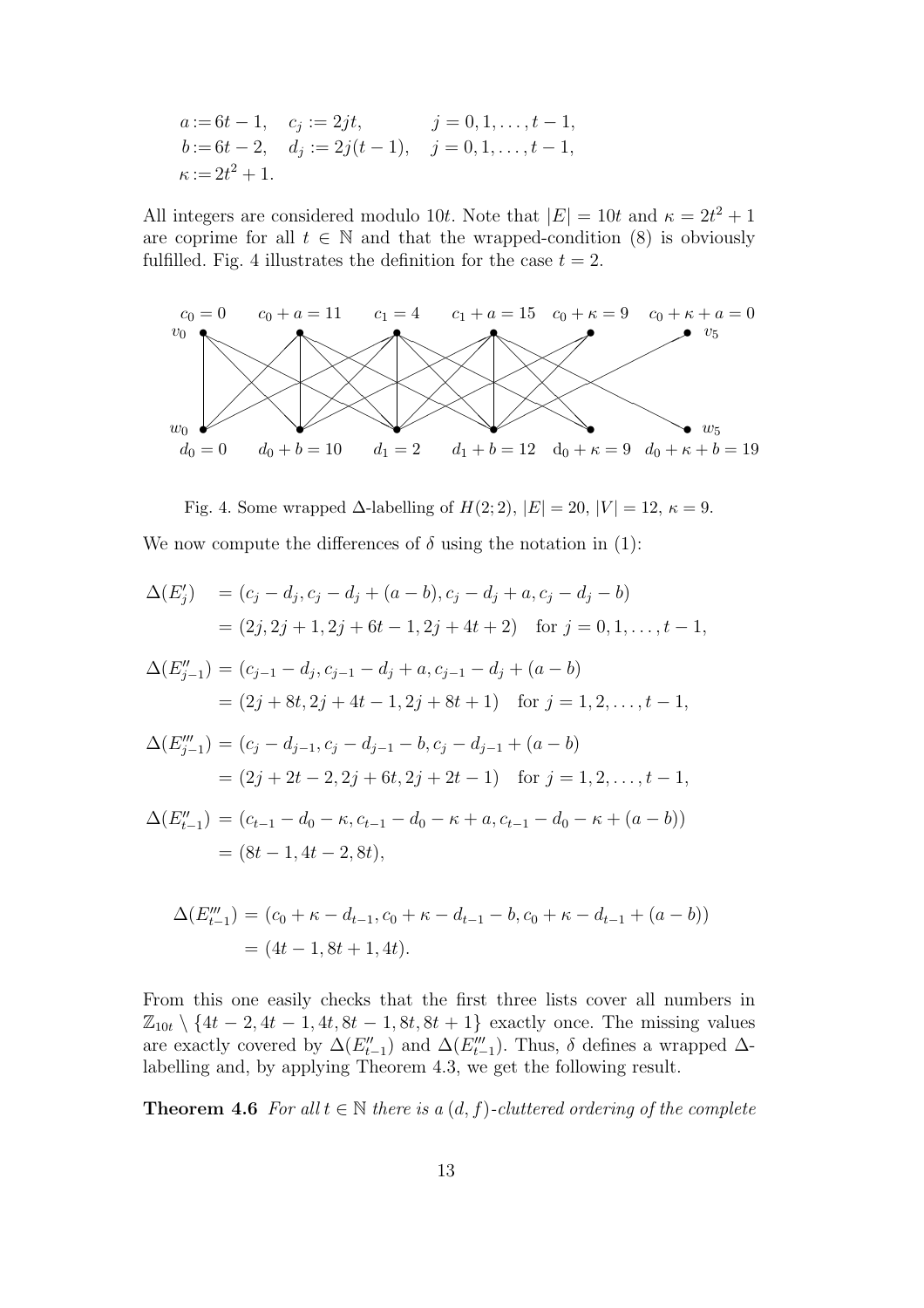bipartite graph  $K_{10t,10t}$  with  $d = 10$  and  $f = 8$ .

Using the same edge ordering of  $K_{10t,10t}$  one obtains the following theorem by enlarging the window d.

**Theorem 4.7** For all  $t \in \mathbb{N}$  there is a  $(d, f)$ -cluttered ordering of the complete bipartite graph  $K_{10t,10t}$  with  $d = 10s + r$  and  $f = 4(s + 1) + \min(r, 4)$ ,  $s > 0$ ,  $r = 0, 1, \ldots, 9$ .

From this, for example, we get a  $(30, 16)$ -cluttered ordering of  $K_{10t, 10t}$ . For the graphs  $K_{30t,30t}$ ,  $t \in \mathbb{N}$ , this is a much better ordering than the (30, 22)cluttered ordering from Theorem 4.5.

### 4.4 Construction of Wrapped  $\Delta$ -Labellings for  $H(h; 1)$

Next, we define in this section a wrapped  $\Delta$ -labelling for  $H(h; 1)$  for any  $h \in \mathbb{N}$ .  $H(h; 1) = (U, E)$  has 4h vertices and  $h(2h + 1)$  edges. We define the  $\Delta$ -labelling  $\delta: U \to \mathbb{Z}_{h(2h+1)} \times \mathbb{Z}_2$  on the vertex set  $U = V \cup W$  by specifying the first component of  $\delta$  on the vertices  $V = (v_0, v_1, \ldots, v_{2h-1})$  sequentially by the following list of  $2h$  numbers:

$$
a_0, a_1 \ldots, a_{h-1}, a_0 + \kappa, a_1 + \kappa, \ldots, a_{h-1} + \kappa,
$$

and similarly on the vertices  $W = (w_0, w_1, \ldots, w_{2h-1})$  by

$$
b_0, b_1 \ldots, b_{h-1}, b_0 + \kappa, b_1 + \kappa, \ldots, b_{h-1} + \kappa,
$$

where we set

$$
a_0 := 0, \quad a_i := 2i - (2h + 1), \quad i = 1, 2, \dots, h - 1, \n b_0 := 0, \quad b_j := -j(2h + 1) - 1, \quad j = 1, 2, \dots, h - 1, \n \kappa := -1.
$$

All integers are considered modulo  $h(2h + 1)$ . Obviously,  $|E| = h(2h + 1)$  and  $\kappa$  are coprime for any  $h \in \mathbb{N}$  and the wrapped-condition (8) is fulfilled. Fig. 5 illustrates the definition for the case  $h = 3$ .

We now show that  $\delta$  indeed defines a wrapped  $\Delta$ -labelling for  $H(h; 1)$ . To this means we compute the differences of  $\delta$  using a partition of the edge set of  $H(h; 1)$  as shown in Fig. 6. Using the notation of Equation (6), the edges (1) to (4) account for the edge set  $E'_0$ , the edges (5) to (7) for  $E''_0$  and the edges (8) to (10) for  $E_0'''$ .

Note that the following computations are considered modulo  $h(2h + 1)$ .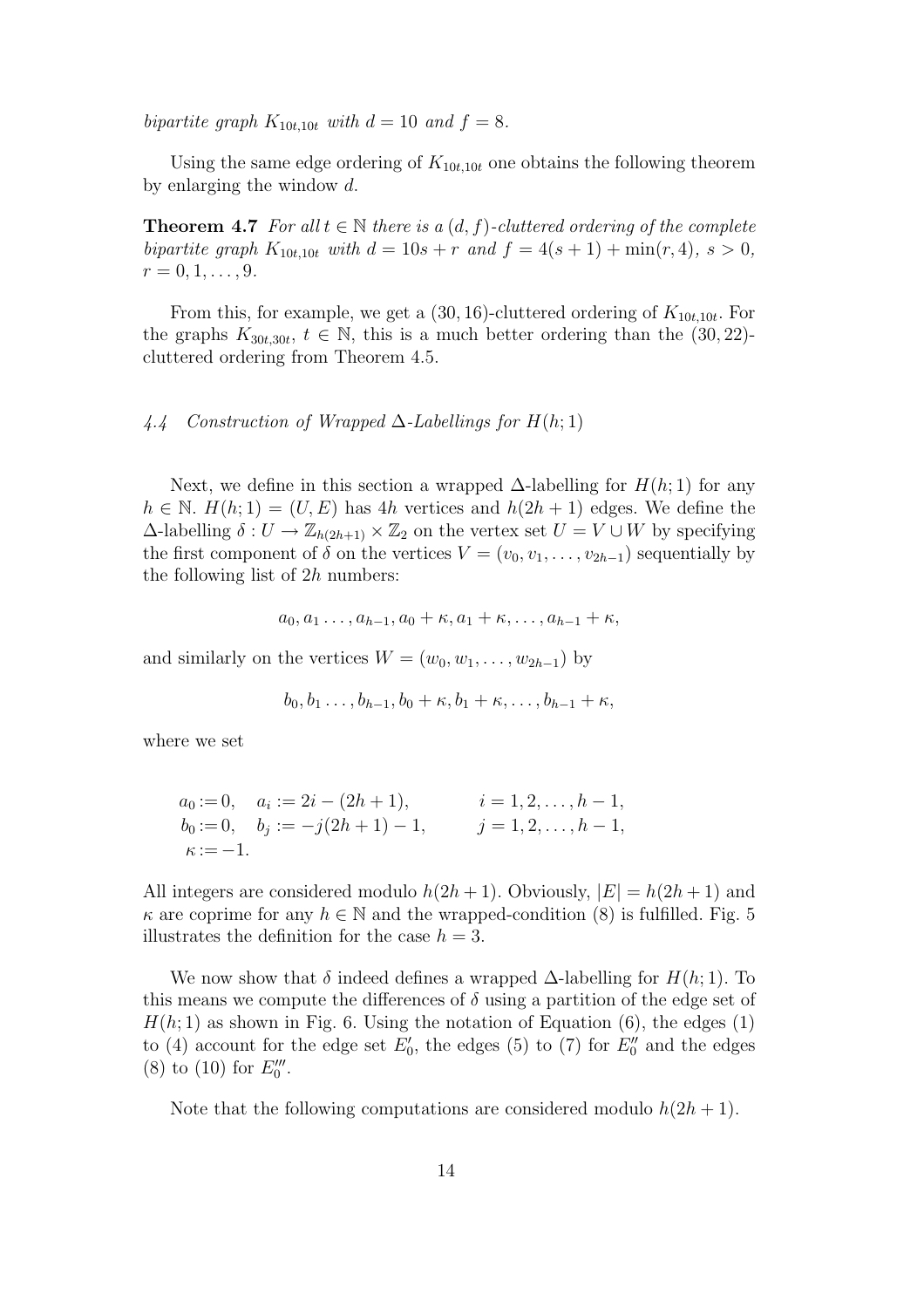

Fig. 5. Some wrapped  $\Delta$ -labelling of  $H(3; 1)$ ,  $|E| = 21$ ,  $|V| = 12$ ,  $\kappa = -1$ .

| $\ensuremath{W}$<br>V  | $w_0$         | $w_1$ $w_2$ $\ldots$ $w_{h-1}$ $w_h$ |                  | $w_{h+1} w_{h+2} \ldots w_{2h-1}$ |
|------------------------|---------------|--------------------------------------|------------------|-----------------------------------|
| $v_0$                  | $\mathbf{1}$  | $\overline{2}$                       | $\left(5\right)$ |                                   |
| $v_1$                  |               |                                      |                  |                                   |
| $\upsilon_2$           | (3)           | (4)                                  | (6)              | (7)                               |
| $v_{h-1}$              |               |                                      |                  |                                   |
| $v_h$                  | $\mathcal{S}$ | 9                                    |                  |                                   |
| $\boldsymbol{v}_{h+1}$ |               |                                      |                  |                                   |
| $v_{h+2}$              |               | (10)                                 |                  |                                   |
|                        |               |                                      |                  |                                   |
| $v_{2h-1}$             |               |                                      |                  |                                   |

Fig. 6. Edge partition of  $H(h; 1)$ .

(1)  $a_0 - b_0 = 0$ (2)  $1 \leq j \leq h-1$ :  $a_0 - b_i = j(2h+1) + 1$ (3)  $1 \le i \le h-1$ :  $a_i - b_0 = (h-1)(2h+1) + 2i$ (4)  $1 \le i, j \le h - 1$ :  $a_i - b_j = (j - 1)(2h + 1) + 2i + 1$ (5)  $a_0 - (b_0 + \kappa) = 1$ (6)  $1 \leq i \leq h-1$ :  $a_i - (b_0 + \kappa) = (h-1)(2h+1) + 2i + 1$ (7)  $1 \leq j \leq i \leq h-1: a_i - (b_i + \kappa) = (j-1)(2h+1) + 2i + 2$ (8)  $a_0 + \kappa - b_0 = -1$ (9)  $1 \le j \le h-1$ :  $a_0 + \kappa - b_j = j(2h+1)$ (10)  $1 \leq i \leq j \leq h-1$ :  $a_i + \kappa - b_j = (j-1)(2h+1) + 2(i-1) + 2$ Now, we split up the list (10) and get

(10a)  $1 \leq i < j \leq h-1$ :  $(j-1)(2h+1)+2i+2$ (10b)  $1 \leq j \leq h - 1$ :  $(j - 1)(2h + 1) + 2$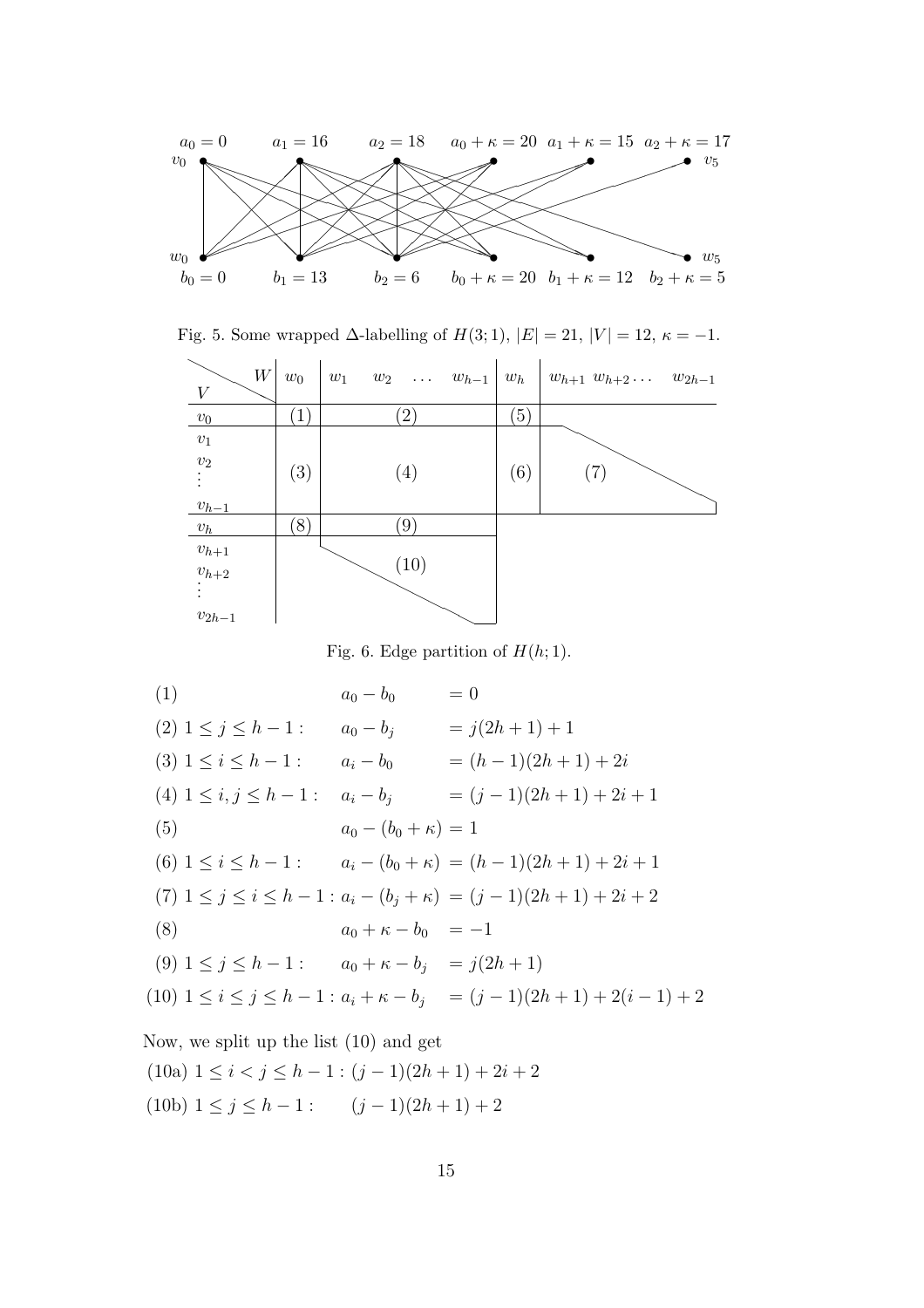Forming suitable unions of the lists above one obtains the following lists which are also schematically shown in Fig. 7.

$$
(4) + (7) + (10a) : 0 \le \ell \le h - 2, 3 \le k \le 2h : \ell(2h + 1) + k
$$
  
\n
$$
(1) + (9) : 0 \le \ell \le h - 1 : \qquad \ell(2h + 1)
$$
  
\n
$$
(2) + (5) : 0 \le \ell \le h - 1 : \qquad \ell(2h + 1) + 1
$$
  
\n
$$
(10b) : 0 \le \ell \le h - 2 : \qquad \ell(2h + 1) + 2
$$
  
\n
$$
(3) + (6) + (8) : 2 \le k \le 2h : \qquad (h - 1)(2h + 1) + k
$$

|            |                        |                                                  | $\mathcal{D}_{\mathcal{L}}$               | 3 | $\cdots$            | 2h |  |
|------------|------------------------|--------------------------------------------------|-------------------------------------------|---|---------------------|----|--|
| $\epsilon$ | $\odot$<br>$\bigoplus$ | $\widetilde{\mathfrak{G}}$<br>$\widehat{\Omega}$ | (10b)                                     |   | $(4) + (7) + (10a)$ |    |  |
|            |                        |                                                  | $\mathcal{L}$<br>$'$ $\mathcal{R}$ .<br>3 |   |                     |    |  |

Fig. 7. Differences  $\ell(2h+1)+k, 0 \leq \ell < h, 0 \leq k < 2h+1$ , of  $\delta$  in  $\mathbb{Z}_{h(2h+1)}$ .

From these lists one can easily read off that all numbers in  $\mathbb{Z}_{h(2h+1)}$  appear exactly once as difference of  $\delta$  which hence defines a wrapped  $\Delta$ -labelling. Applying Theorem 4.3 we get the following result.

**Theorem 4.8** For all  $h \in \mathbb{N}$  there is a  $(d, f)$ -cluttered ordering of the complete bipartite graph  $K_{h(2h+1),h(2h+1)}$  with  $d = h(2h+1)$  and  $f = 4h$ .

From Theorem 4.8 one obtains, for example, a (36, 16)-cluttered ordering of  $K_{36,36}$ , which is much better then the  $(36, 26)$ -cluttered ordering from Theorem 4.5. Or one obtains a  $(210, 40)$ -cluttered ordering of  $K_{210,210}$  in comparison to the (210, 88)-cluttered ordering one obtains from Theorem 4.7.

## 5 Final Remarks

In this paper, we investigated  $(d, f)$ -cluttered orderings in the case of complete bipartite graphs based on some strategy suggested by Cohen et al. [7] in the case of complete graphs. We introduced the concept of a  $(d, f)$ movement and formulated a general existence theorem for  $(d, f)$ -cluttered orderings. Then, we addressed ourselves to the explicit construction of such orderings. To this means we defined a family of bipartite graphs which allow  $(d, f)$ -movements with relatively small parameters f. To achieve the necessary consistency of these movements we generalized and adapted the notion of a wrapped ∆-labellings of bipartite graphs which was first introduced for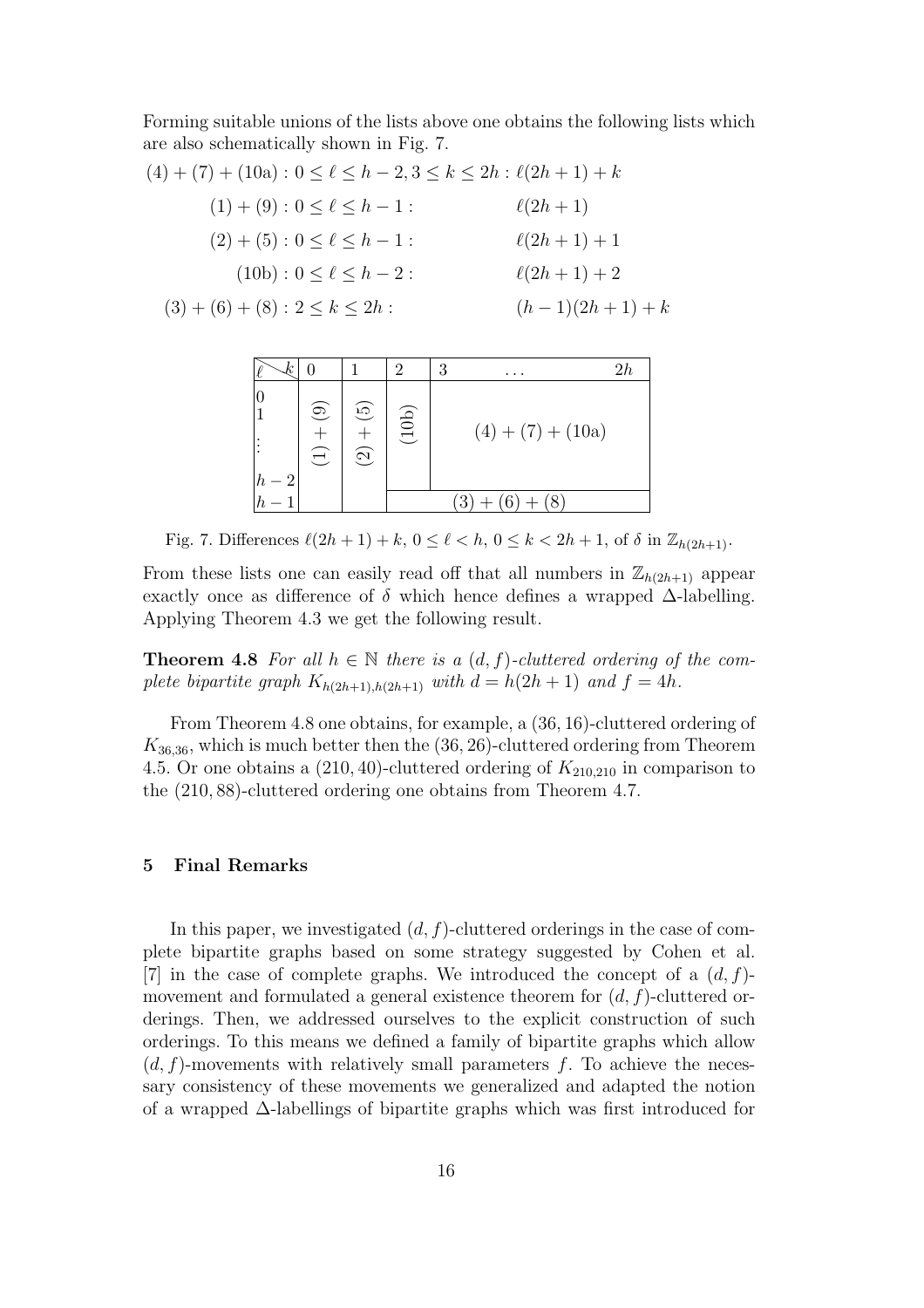complete graphs in [7]. However, in general the construction of wrapped  $\Delta$ labellings is a difficult combinatorial problem. For the complete graph, Cohen et al. [7] gave a couple of examples of such labellings which were found by means of a computer, but no systematic construction was given. In case of bipartite graphs we gave three explicit constructions of wrapped ∆-labellings for some infinite family of graphs respectively leading to different  $(d, f)$ -cluttered orderings.

As formulated in the introduction, one interesting problem is to ask for the minimal number  $f_{\min}(\mathcal{S}, d)$  for some set system S. Giving explicit constructions based on some different technique, Cohen et al. [6] solved this problem for  $d = 3$  and  $d = 4$  for all complete graphs  $K_n$ ,  $n \in \mathbb{N}$ , except for the parameters  $n \in \{15, 18, 22\}$ . In the case of complete bipartite graphs one can show that  $f_{\min}(K_{\ell,\ell},3) \geq 4$ ,  $f_{\min}(K_{\ell,\ell},4) \geq 5$ ,  $f_{\min}(K_{\ell,\ell},5) \geq 6$ ,  $f_{\min}(K_{\ell,\ell},6) \geq 6$ , and  $f_{\text{min}}(K_{\ell,\ell}, 10) \geq 8$ , for  $\ell > 2$ . Hence from Theorem 4.5 and Theorem 4.7 one obtains the following corollary.

**Corollary 5.1** For any  $\ell \in \mathbb{N}$  which is divisible by three there are optimal  $(3, 4)$ -,  $(4, 5)$ -,  $(5, 6)$ -, and  $(6, 6)$ -cluttered orderings of  $K_{\ell, \ell}$ . For any  $\ell \in \mathbb{N}$ which is divisible by ten there is an optimal  $(10, 8)$ -cluttered ordering of  $K_{\ell,\ell}$ .

However, further increasing the size  $d$  of the window the cluttered orderings from Theorem 4.5 and Theorem 4.7 are far from being optimal. On the other hand, by Theorem 4.8 one obtains  $(d, f)$ -cluttered orderings only for a small class of complete bipartite graphs  $K_{\ell,\ell}$ ,  $\ell = h(2h+1)$ ,  $h \in \mathbb{N}$ , with  $d = \ell$  and  $f = 4h$ . In this cases, the value  $f = 4h$  is comparatively close to  $f_{\min}(K_{\ell,\ell}, d)$ . Actually, any bipartite graph with  $d = h(2h + 1)$  edges contains at least  $2\sqrt{2}h$  vertices and hence  $f_{\min}(K_{\ell,\ell},h(2h+1)) \geq 2\sqrt{2}h$ . Therefore, one has  $f \leq \sqrt{2} f_{\min}(K_{\ell,\ell},h(2h+1))$  for the  $(d, f)$ -cluttered ordering of Theorem 4.8.

The explicit construction of good cluttered orderings as well as the specification of good lower and upper bounds for  $f_{\min}(\mathcal{S}, d)$  in the case of complete graphs, complete bipartite graphs, or even more general set systems constitute a difficult combinatorial problem and is the content of an ongoing research project of the authors.

#### Acknowledgement

The first author was supported by a scholarship of the Japanese Government (MEXT). The authors thank the referees for their helpful comments.